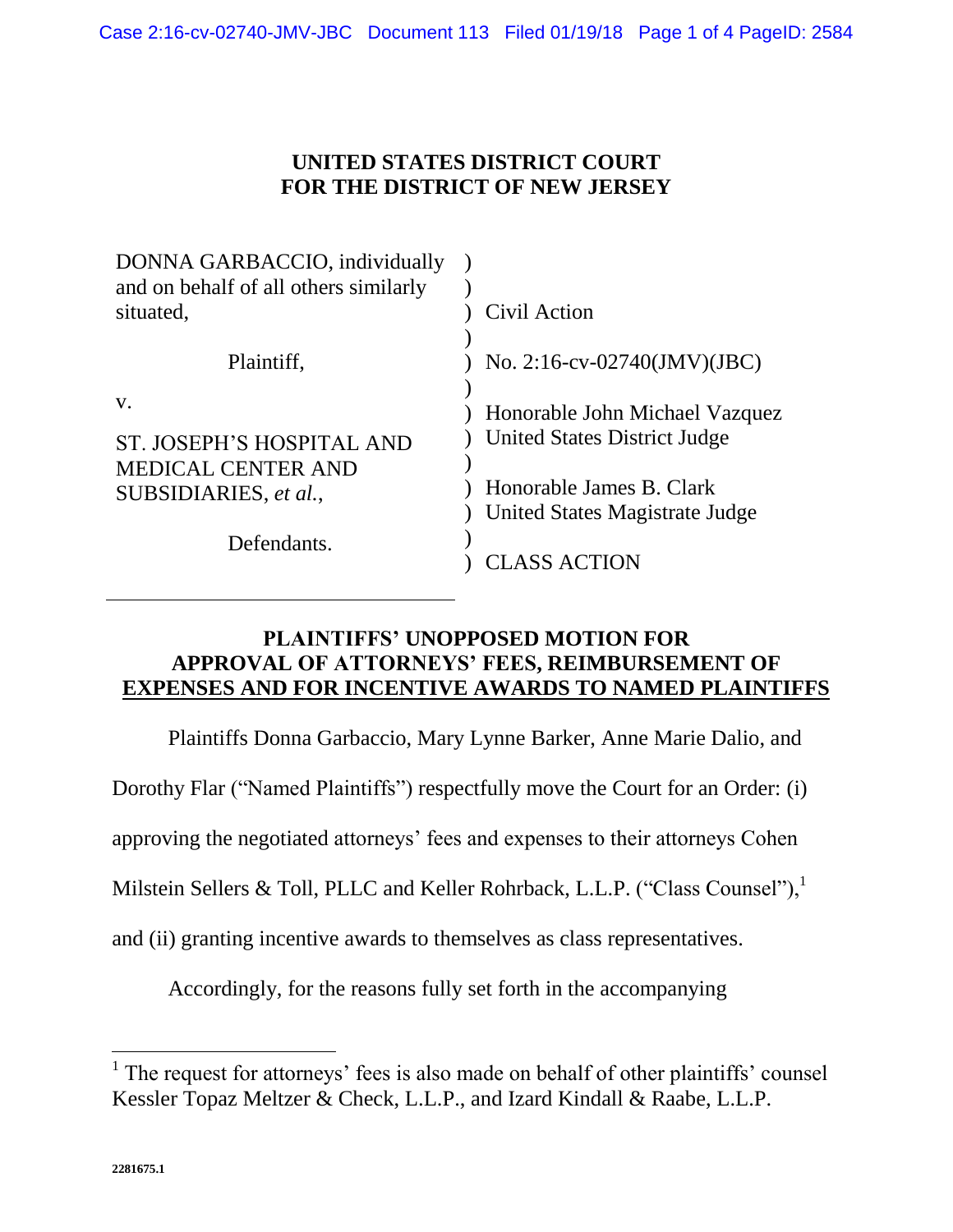Memorandum, Plaintiffs respectfully ask that the Court GRANT Plaintiffs' Motion

and approve \$2,500,000 for the payment of attorneys' fees and expenses, and

incentive awards of \$10,000 to each of the four Named Plaintiffs.

Dated: January 19, 2018 Respectfully submitted,

*/s/ Scott M. Lempert*

Scott M. Lempert, NJBN 035281995 Karen L. Handorf, *admitted pro hac vice* Michelle C. Yau, *admitted pro hac vice* Mary J. Bortscheller, *admitted pro hac vice* **COHEN MILSTEIN SELLERS & TOLL PLLC** 1100 New York Avenue, N.W., Suite 500 Washington, DC 20005 Tel.: (202) 408-4600 Fax: (202) 408-4699 Email: slempert@cohenmilstein.com khandorf@cohenmilstein.com myau@cohenmilstein.com mbortscheller@cohenmilstein.com

Laura R. Gerber, *admitted pro hac vice* Lynn Lincoln Sarko, *admitted pro hac vice* Havila C. Unrein, *admitted pro hac vice* **KELLER ROHRBACK L.L.P.** 1201 Third Avenue, Suite 3200 Seattle, WA 98101-3052 Tel.: (206) 623-1900 Fax: (206) 623-3384 Email: lgerber@kellerrohrback.com lsarko@kellerrohrback.com hunrein@kellerrohrback.com

Ron Kilgard, *admitted pro hac vice*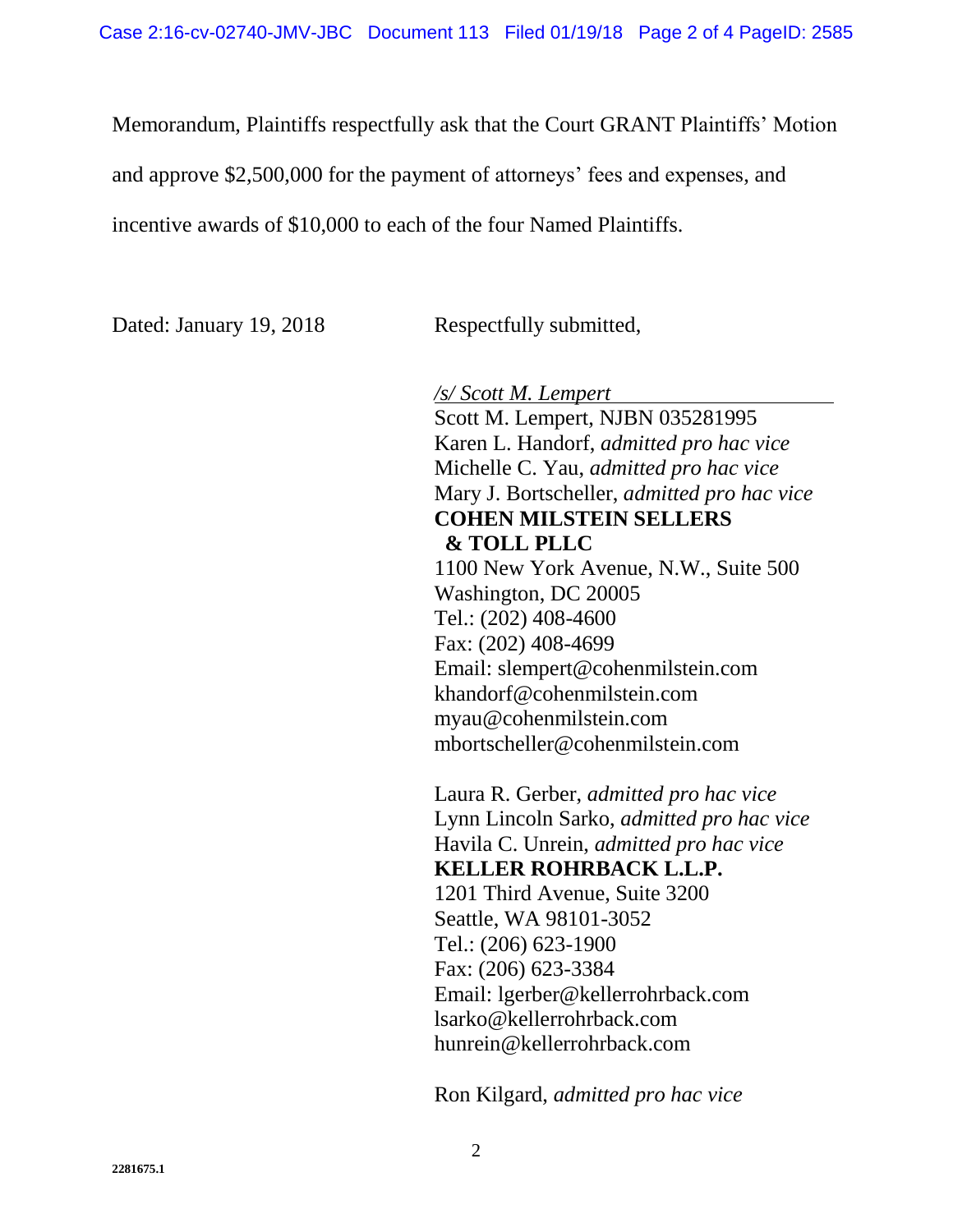Case 2:16-cv-02740-JMV-JBC Document 113 Filed 01/19/18 Page 3 of 4 PageID: 2586

## **KELLER ROHRBACK L.L.P.**

3101 North Central Avenue, Suite 1400 Phoenix, AZ 85012 Tel.: (602) 248-0088 Fax: (602) 248-2822 Email: rkilgard@kellerrohrback.com

### *Counsel for Plaintiff Garbaccio*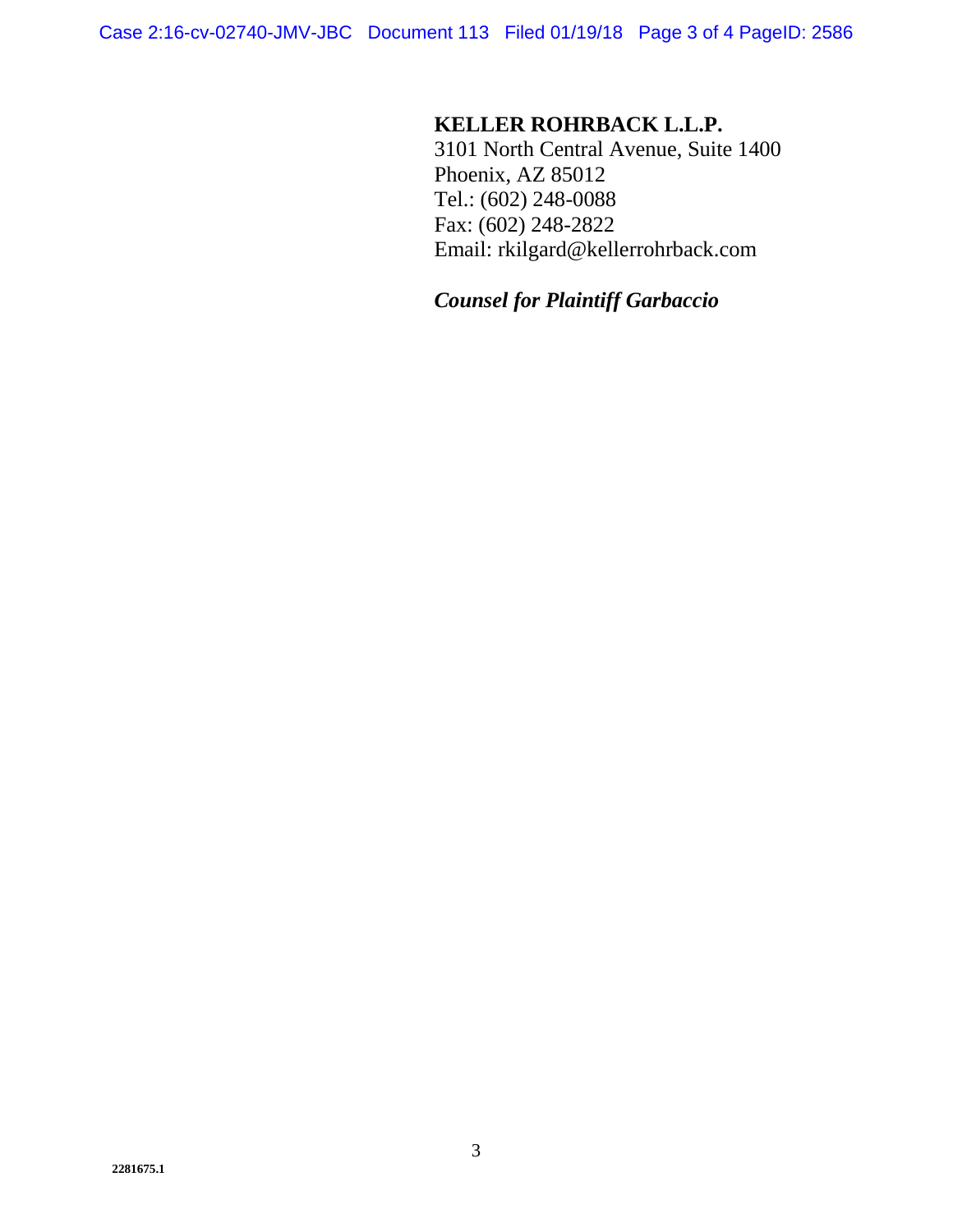# **CERTIFICATE OF SERVICE**

I HEREBY CERTIFY that on January 19, 2018, I electronically filed the Unopposed Motion For Approval Of Attorneys' Fees, Reimbursement Of Expenses And For Incentive Awards To Named Plaintiffs with the Clerk of Court using the ECF filing system which in turn sent notice to all counsel of record.

> /s/ Scott M. Lempert Scott M. Lempert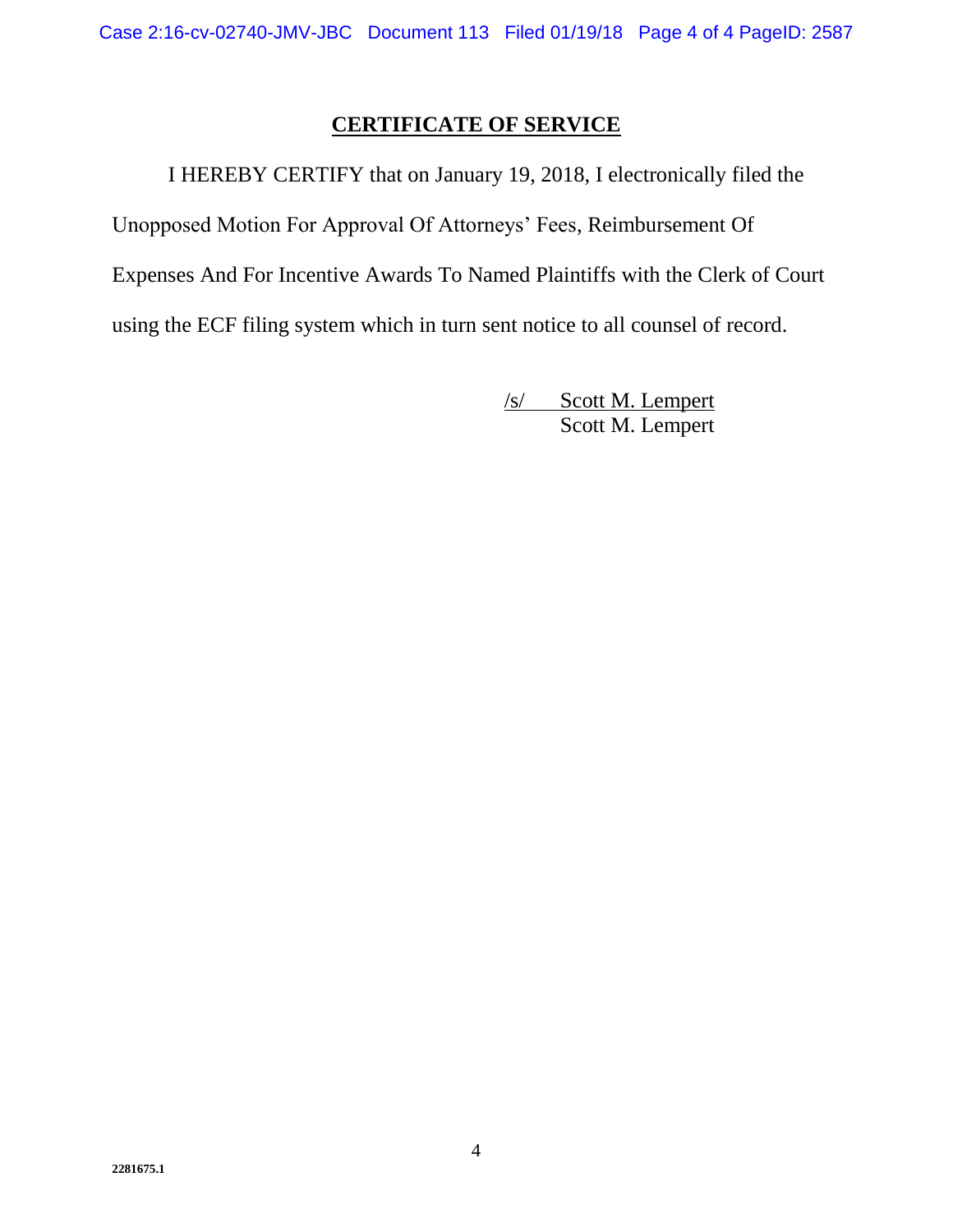# **UNITED STATES DISTRICT COURT FOR THE DISTRICT OF NEW JERSEY**

| DONNA GARBACCIO, individually<br>and on behalf of all others similarly |                                                                       |
|------------------------------------------------------------------------|-----------------------------------------------------------------------|
| situated,                                                              | Civil Action                                                          |
| Plaintiff,                                                             | No. 2:16-cv-02740(JMV)(JBC)                                           |
| V.<br>ST. JOSEPH'S HOSPITAL AND                                        | Honorable John Michael Vazquez<br><b>United States District Judge</b> |
| <b>MEDICAL CENTER AND</b><br>SUBSIDIARIES, et al.,                     | Honorable James B. Clark<br>United States Magistrate Judge            |
| Defendants.                                                            | CLASS ACTION                                                          |

## **PLAINTIFFS' MEMORANDUM IN SUPPORT OF UNOPPOSED MOTION FOR AWARD OF ATTORNEYS' FEES AND REIMBURSEMENT OF EXPENSES AND FOR INCENTIVE AWARDS TO NAMED PLAINTIFFS**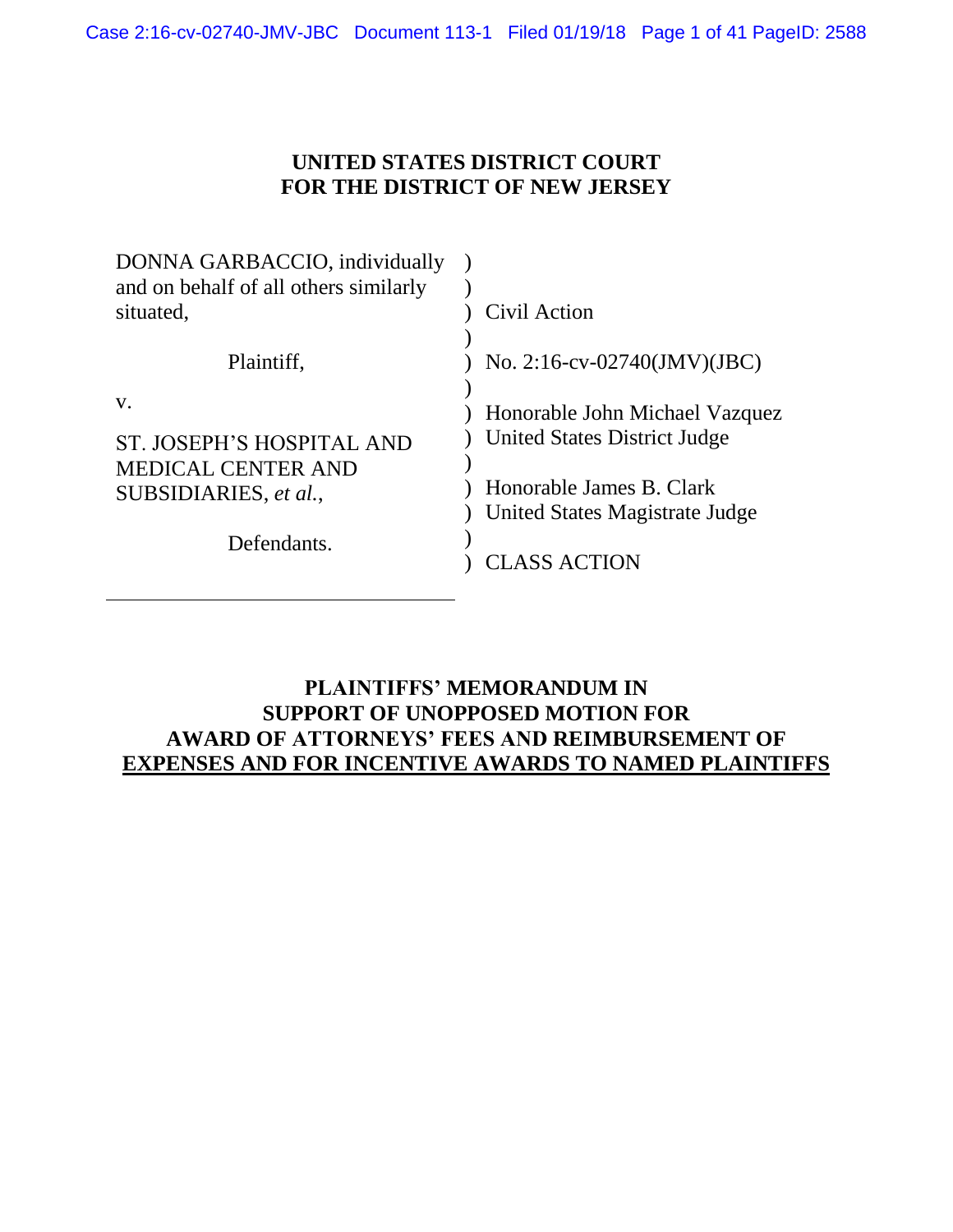# **TABLE OF CONTENTS**

# **Page**

| I.  |                                                |    |                                                                                     |
|-----|------------------------------------------------|----|-------------------------------------------------------------------------------------|
| II. | <b>CLASS COUNSEL'S EFFORTS AND THE RESULTS</b> |    |                                                                                     |
|     | A.                                             |    | Initial Investigation into the ERISA Church Plan Exemption4                         |
|     | <b>B.</b>                                      |    | Class Counsel's Vigorous Prosecution of the Consolidated                            |
|     | $\mathcal{C}$ .                                |    | The Mediator Supervised Settlement Negotiations and Made a                          |
| Ш.  |                                                |    | THE COURT SHOULD AWARD THE REQUESTED FEES AS<br>A MEDIATOR-PROPOSED, MARKET-SET FEE |
| IV. |                                                |    |                                                                                     |
|     | A.                                             |    | The Requested Fees and Expenses Are Reasonable Under the                            |
|     |                                                | 1. | The \$42.5 million Fund Created for the Class Is                                    |
|     |                                                | 2. | No Class Members Have Objected to the Fee Request17                                 |
|     |                                                | 3. | Class Counsel Litigated this Action in a Skilled and                                |
|     |                                                | 4. | The Complexity, Expense, and Likely Duration of the                                 |
|     |                                                | 5. |                                                                                     |
|     |                                                | 6. | <b>Class Counsel Dedicated Significant Time Towards</b>                             |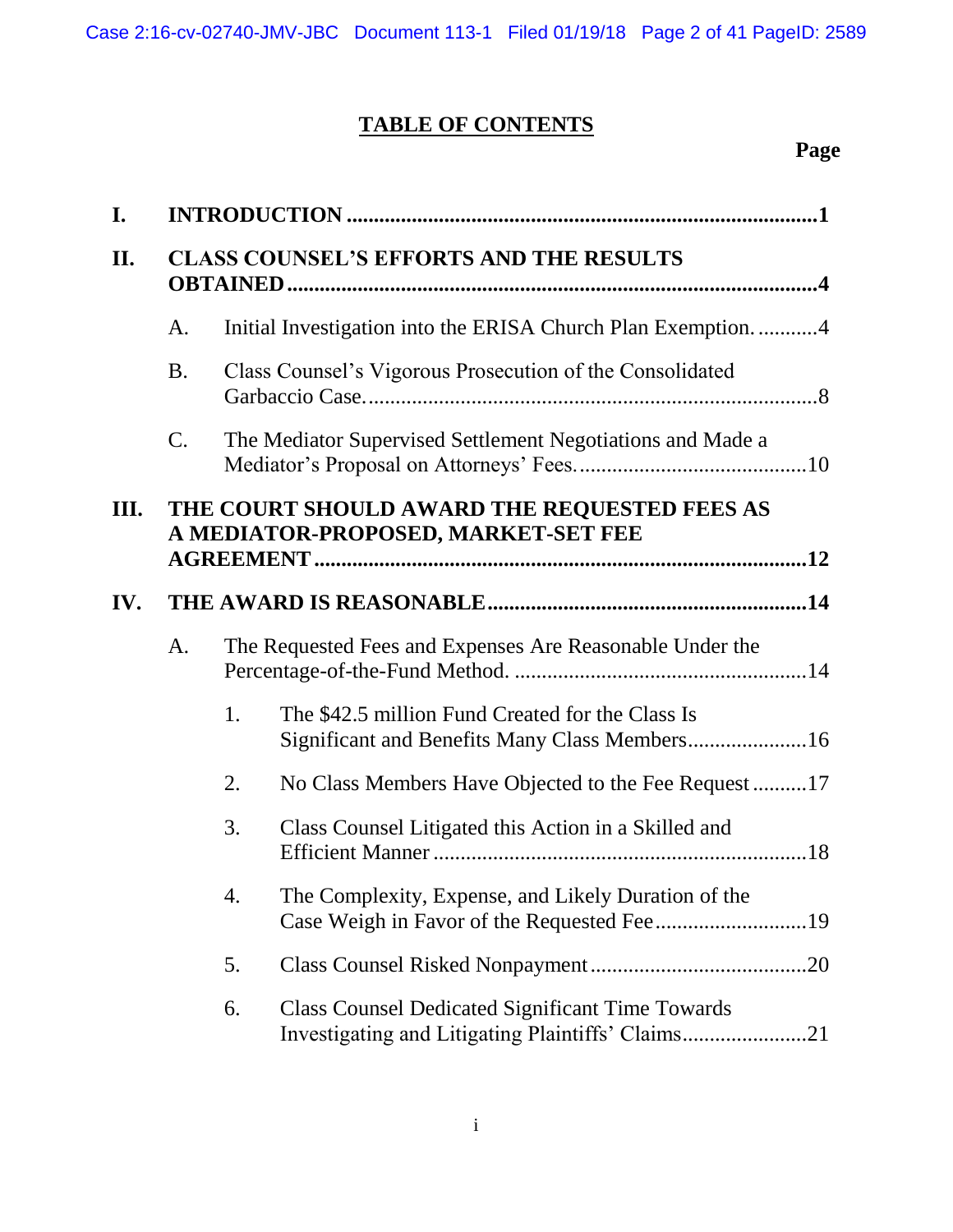|               |           |                  |                                                          | 32  |
|---------------|-----------|------------------|----------------------------------------------------------|-----|
| VI.           |           |                  | THE COURT SHOULD AWARD THE REQUESTED                     | .30 |
| $V_{\bullet}$ |           | <b>EXPENSES.</b> | THE COURT SHOULD AWARD THE REQUESTED                     | .29 |
|               | <b>B.</b> |                  | The Fee Award Is Reasonable Under the Lodestar Method    | .26 |
|               |           | 10.              | The Settlement Contains "Innovative" Protections         |     |
|               |           | 9.               | The Requested Fee Percentage Is Similar to a Privately   |     |
|               |           | 8.               | The Class Recovery Is Solely Due to the Efforts of Class |     |
|               |           | 7.               | The Requested Award Is On Par with Awards Granted in     | .23 |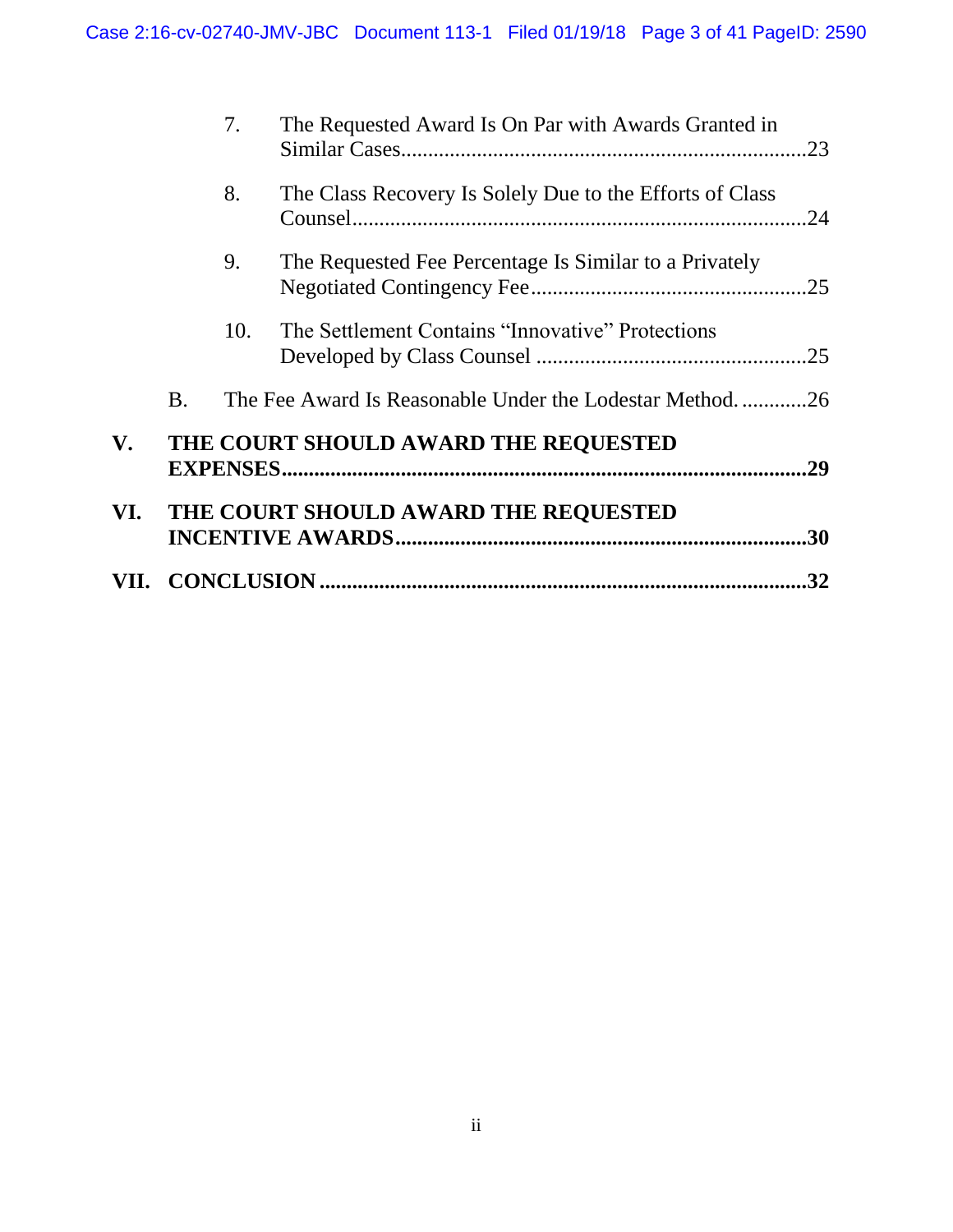Case 2:16-cv-02740-JMV-JBC Document 113-1 Filed 01/19/18 Page 4 of 41 PageID: 2591

# **TABLE OF AUTHORITIES**

| <b>CASES</b>                                    | Page(s) |
|-------------------------------------------------|---------|
| Advocate Health Care Network v. Stapleton,      |         |
| Advocate Health Care Network v. Stapleton,      |         |
| Barker v. St. Joseph's Healthcare System, Inc., |         |
| Berry v. Schulman,                              |         |
| Blum v. Stenson,                                |         |
| In re Cendant Corp.,                            |         |
| In re Cendant Corp.,                            |         |
| In re Cendants Corp. PRIDES Litig.,             |         |
| In re Cont'l Illinois Sec. Litig.,              |         |
| Dartell v. Tibet Pharmaceuticals, Inc.,         |         |
| Dewey v. Volkswagen Aktiengesellschaft,         |         |
| Dewey v. Volkswagen of America,                 |         |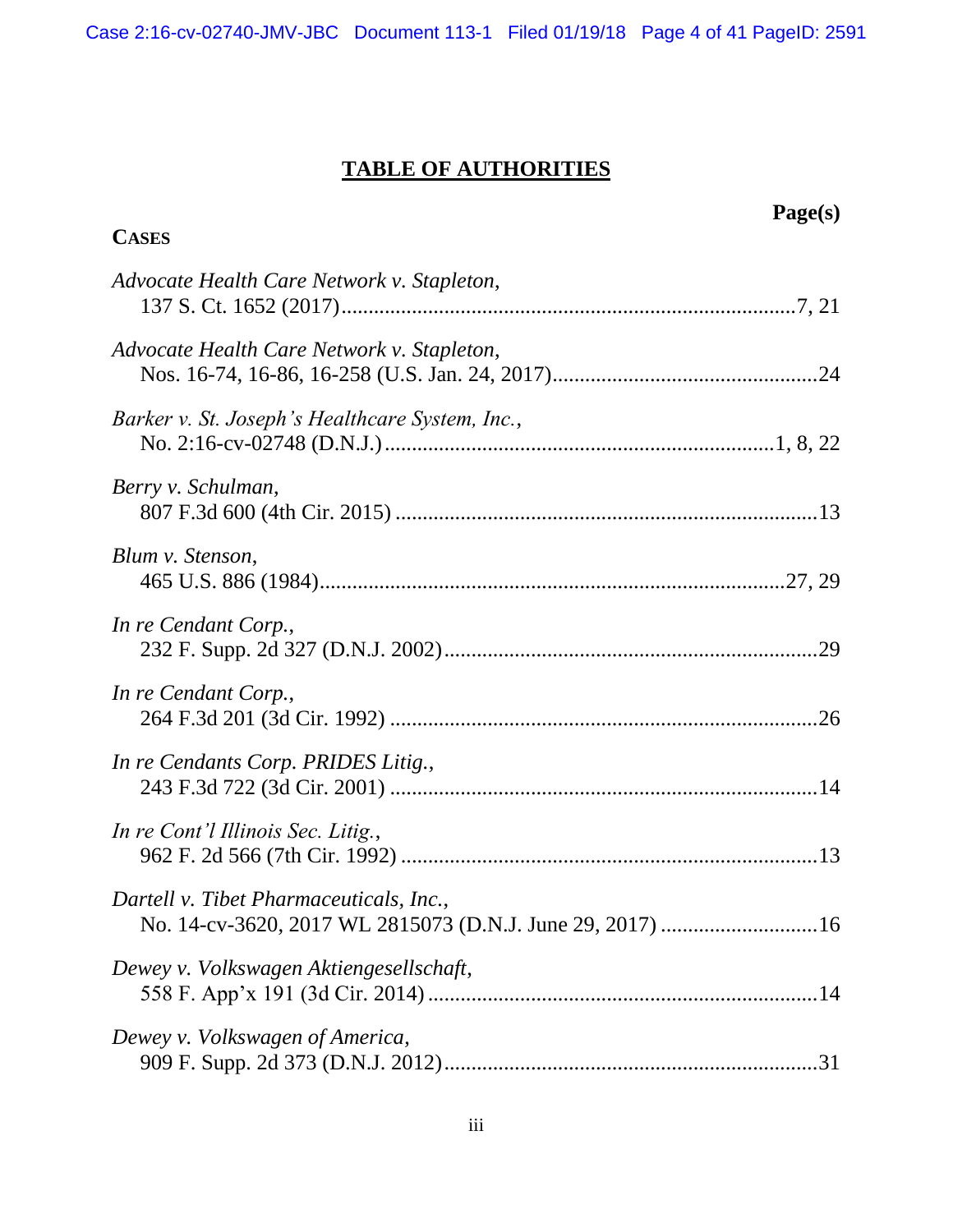| Dignity Health v. Rollins,                                                               |
|------------------------------------------------------------------------------------------|
| Evans $v.$ Jeff D.,                                                                      |
| In re Fine Paper Antitrust Litig.,                                                       |
| Griffith v. Providence Health & Servs.,                                                  |
| Gunter v. Ridgewood Energy Corp.,                                                        |
| Hensley v. Eckerhart,                                                                    |
| Kaplan v. Saint Peter's Healthcare Sys.,                                                 |
| Kaplan v. Saint Peter's Healthcare Sys.,                                                 |
| In re Lorazepam & Clorazepate Antitrust Litig.,                                          |
| Medina v. Catholic Health Initiatives,                                                   |
| Overall v. Ascension,                                                                    |
| Overall v. Ascension Health,<br>No. 2:13-cv-11396, ECF No. 115 (E.D. Mich. September 17, |
| P. Van Hove BVBA v. Universal Travel Grp., Inc.,                                         |
| In re Prudential Ins. Co. Am. Sales Practice Litig. Agent Actions,                       |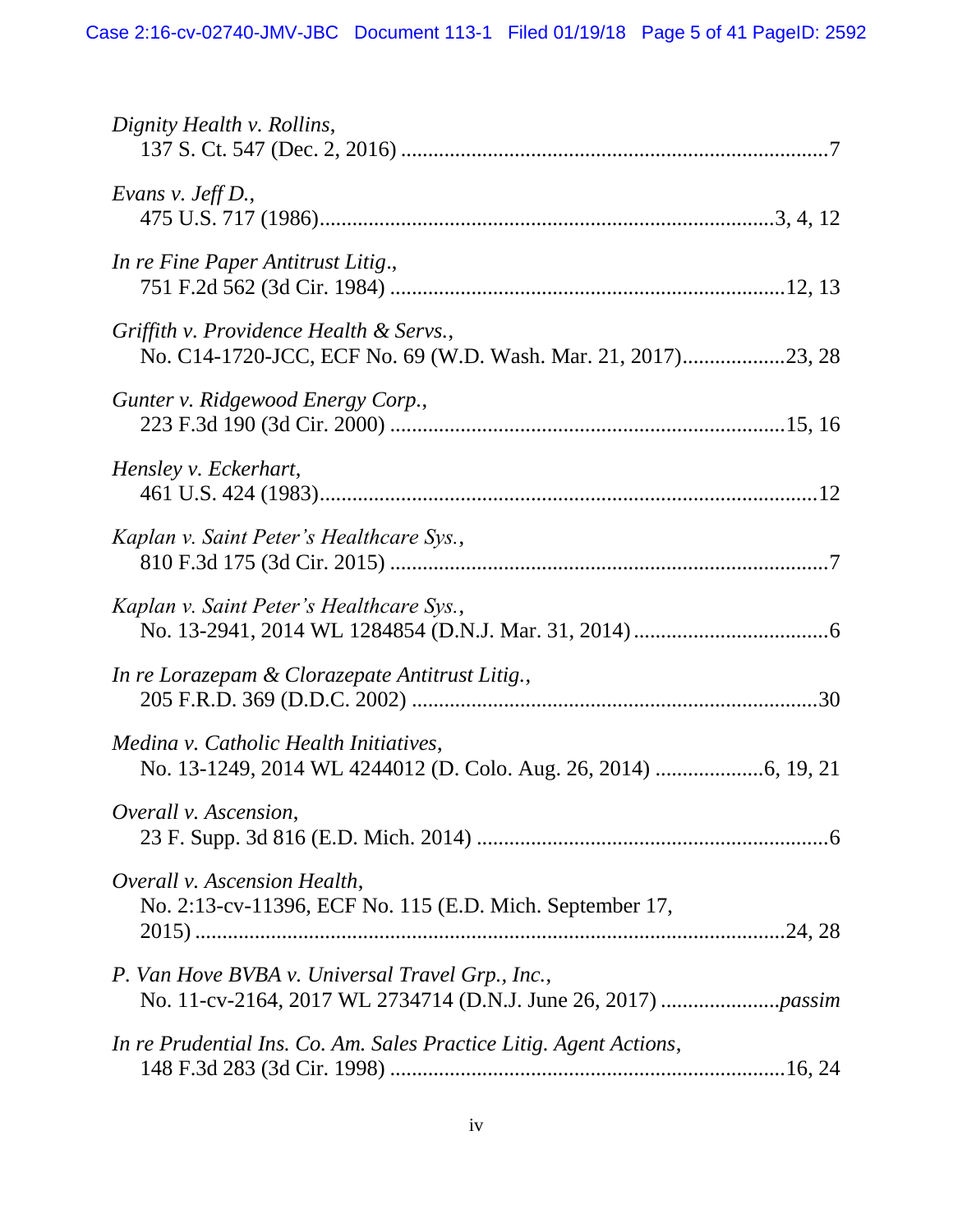| In re Remeron Direct Purchaser Antitrust Litig.,<br>No. Civ. 03-0085 FSH, 2005 WL 3008808 (D.N.J. 2005)30, 31 |
|---------------------------------------------------------------------------------------------------------------|
| In re Rite Aid Corp. Sec. Litig.,                                                                             |
| In re RJR Nabisco, Inc. Sec. Litig.,                                                                          |
| Rollins v. Dignity Health,                                                                                    |
| Rollins v. Dignity Health,                                                                                    |
| Saint Peter's Healthcare Sys. v. Kaplan,                                                                      |
| In re Schering-Plough Corp.,                                                                                  |
| In re Schering-Plough Corp. Enhance Sec. Litig.,<br>No. CIV.A. 08-2177 DMC, 2013 WL 5505744 (D.N.J. Oct. 1,   |
| Stapleton v. Advocate Health Care Network,                                                                    |
| Stapleton v. Advocate Health Care Network,                                                                    |
| Yedlowski v. Roka Bioscience, Inc.,<br>No. 14-cv-8020, 2016 WL 6661336 (D.N.J. Nov. 10, 2016)15, 25, 26, 28   |
| <b>STATUTES</b>                                                                                               |
|                                                                                                               |
|                                                                                                               |
|                                                                                                               |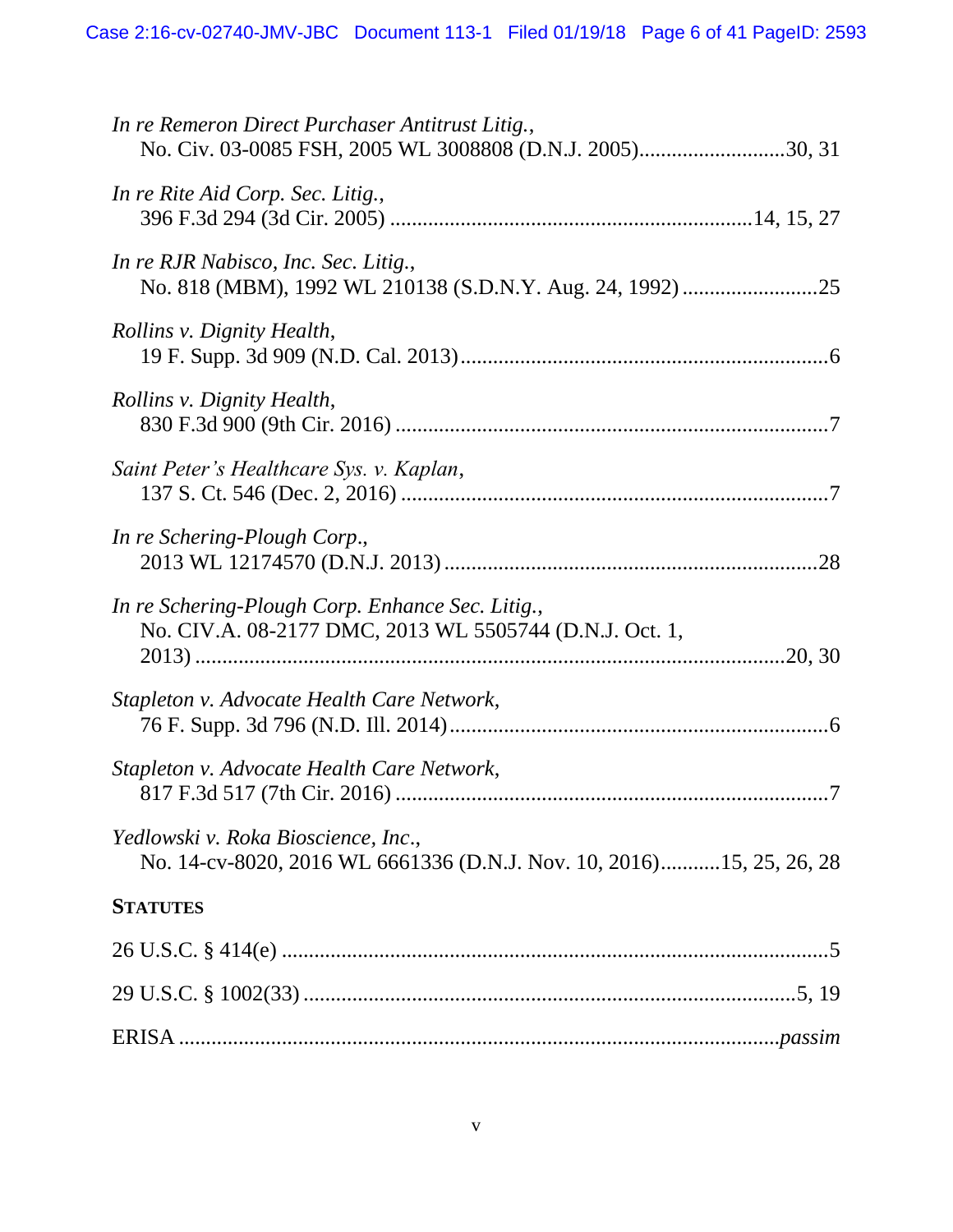Case 2:16-cv-02740-JMV-JBC Document 113-1 Filed 01/19/18 Page 7 of 41 PageID: 2594

# **OTHER AUTHORITIES**

Federal Rules of Civil Procedure Rule 23(h)....................................................[.12,](#page-22-4) [29](#page-39-3)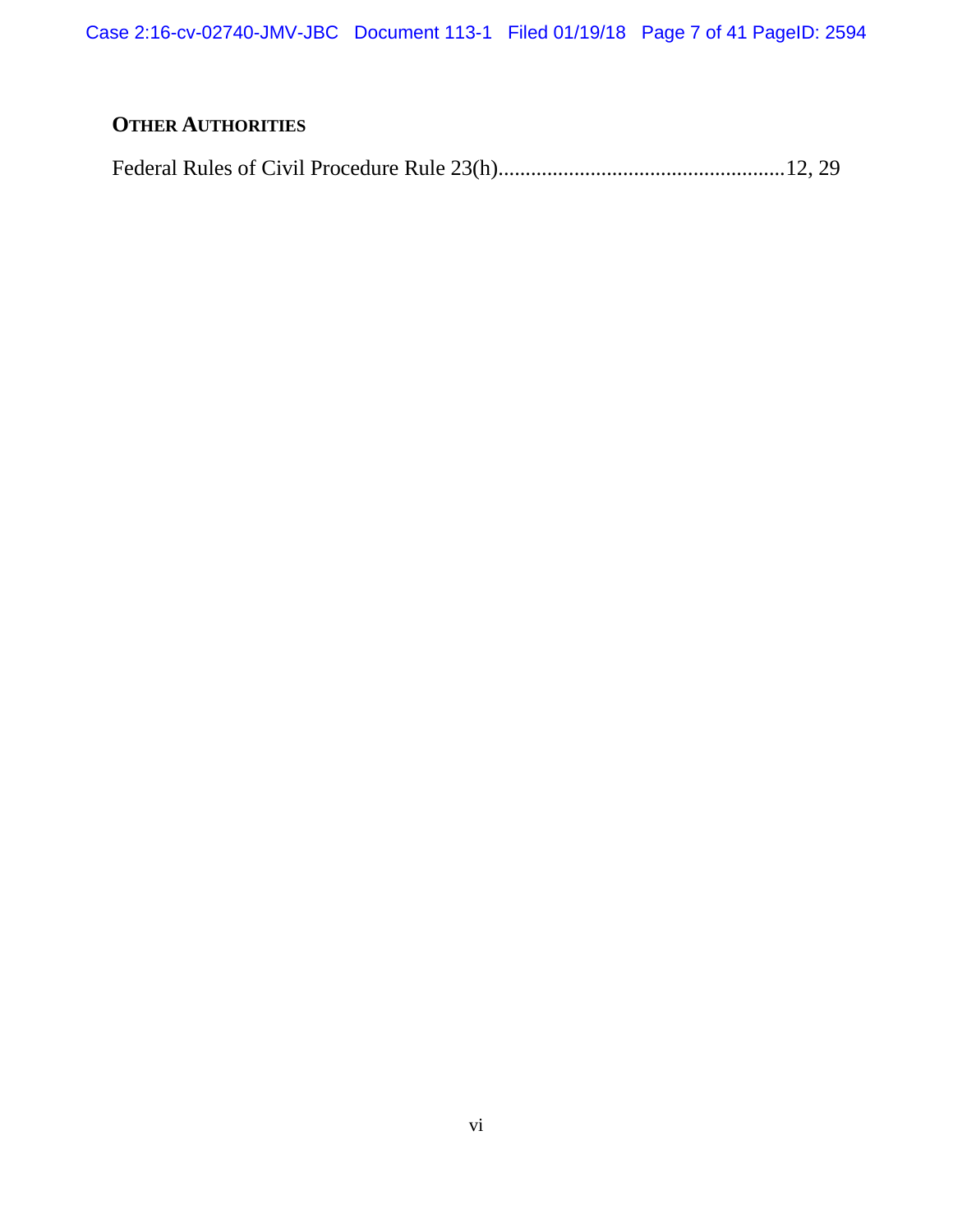Plaintiffs Donna Garbaccio, Mary Lynne Barker, Anne Marie Dalio, and Dorothy Flar ("Named Plaintiffs") respectfully file this memorandum in support of their motion for an Order<sup>1</sup> approving awards of attorneys' fees and expenses to attorneys Cohen Milstein Sellers & Toll, PLLC ("Cohen Milstein") and Keller Rohrback L.L.P. ("Keller Rohrback") (collectively, "Class Counsel"), as well as Plaintiffs' Counsel Kessler Topaz Meltzer & Check, LLP ("Kessler Topaz"), and Izard, Kindall and Raabe, LLP ("Izard Kindall"). Class Counsel also seek approval of the proposed incentive awards to Named Plaintiffs<sup>2</sup> as class representatives.

#### **I. INTRODUCTION**

<span id="page-11-0"></span>The legal theories advanced in this case are the result of seven years of research and investigation into the history and application of the "Church Plan" exemption to the Employee Retirement Income Security Act ("ERISA") by the firms that make up Class Counsel: Cohen Milstein Sellers & Toll, PLLC, and Keller Rohrback L.L.P. After a year of active litigation, Class Counsel negotiated

 $\overline{a}$ 

<sup>&</sup>lt;sup>1</sup> A proposed order granting the relief sought herein is attached as Exhibit 2 ("Ex.") to Plaintiffs' Memorandum in Support of the Unopposed Motion for Final Approval of Settlement Agreement and Certification of Settlement Class ("Final Approval Motion"), filed contemporaneously herewith.

<span id="page-11-1"></span> $2$  The Named Plaintiffs include Plaintiff Donna Garbaccio and Plaintiffs Mary Lynne Barker, Anne Marie Dalio, and Dorothy Far, who were plaintiffs in the consolidated action *Barker v. St. Joseph's Healthcare System, Inc.*, No. 2:16-cv-02748 (D.N.J.).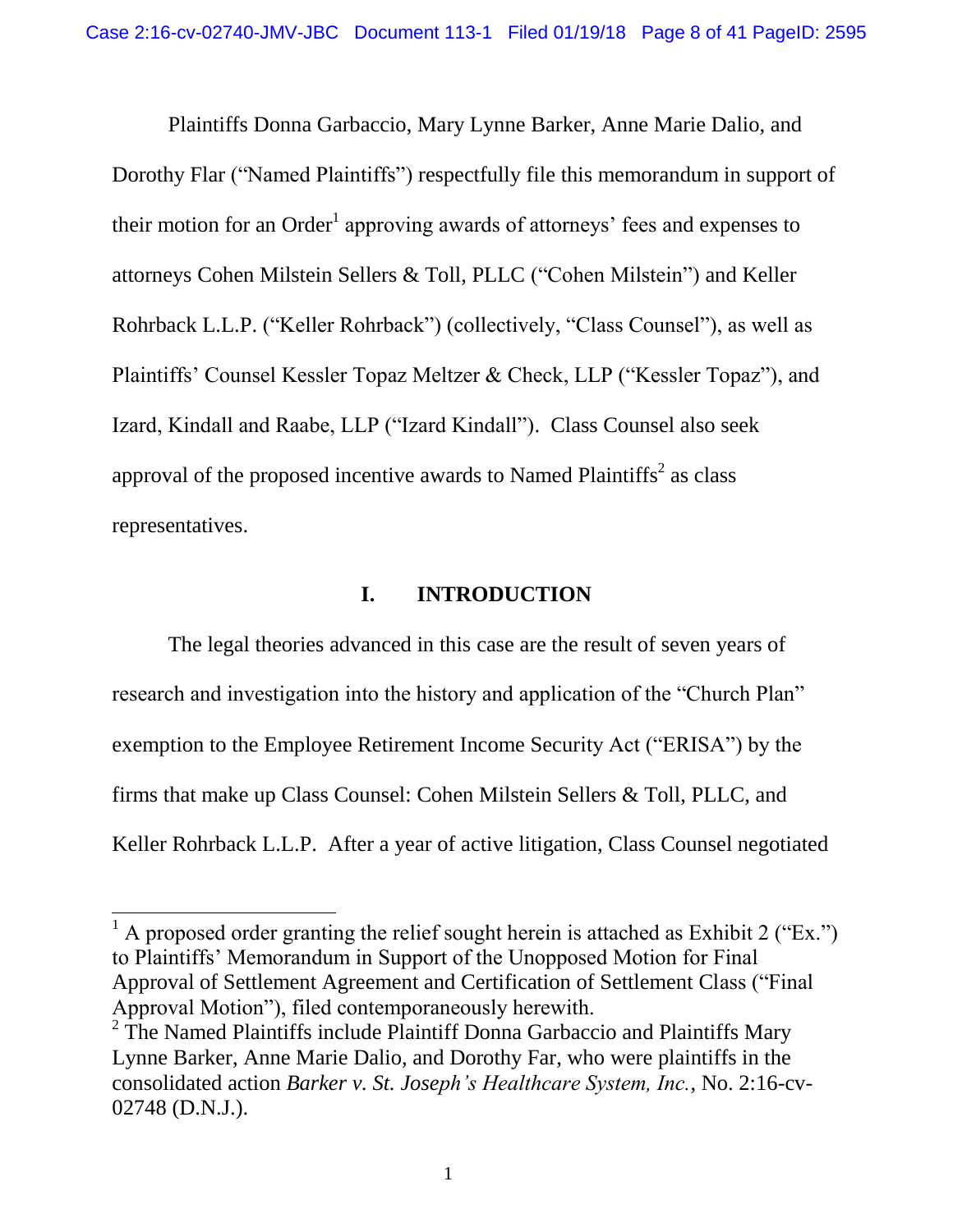a comprehensive Settlement that provides an excellent result for the Class members.

The Settlement provides for a \$42.5 million contribution to the Plan, which is approximately 50% of the Plan's total underfunding at the time of negotiations. After the parties executed the term sheet, St. Joseph's contributed a total of \$45 million to the Plan to fulfill their Settlement obligations, surpassing the negotiated amount. This significant monetary contribution will greatly enhance the retirement security of Plan participants and beneficiaries. In addition to the contribution, the Settlement offers equitable protections that mimic ERISArequired protections—including a seven-year guarantee of participants' benefits and mandatory disclosures. The Settlement also prevents the Plan from reducing participants' accrued benefits through any amendments, termination, or merger of the Plan over the next seven years.<sup>3</sup>

Class Counsel negotiated vigorously for the excellent Settlement result through a third-party mediator, Robert Meyer, Esq. After the parties reached agreement on those principal terms of the Settlement, the parties negotiated the amount of attorneys' fees, expenses, and class representative incentive awards to Named Plaintiffs through a proposal made by Mr. Meyer. Defendants will not

 $\overline{a}$ 

 $3$  The Settlement consideration is described in greater detail in Section I(C) of Plaintiffs' Memorandum in Support of the Motion for Final Approval, filed concurrently with this Motion; Plaintiffs incorporate this section by reference.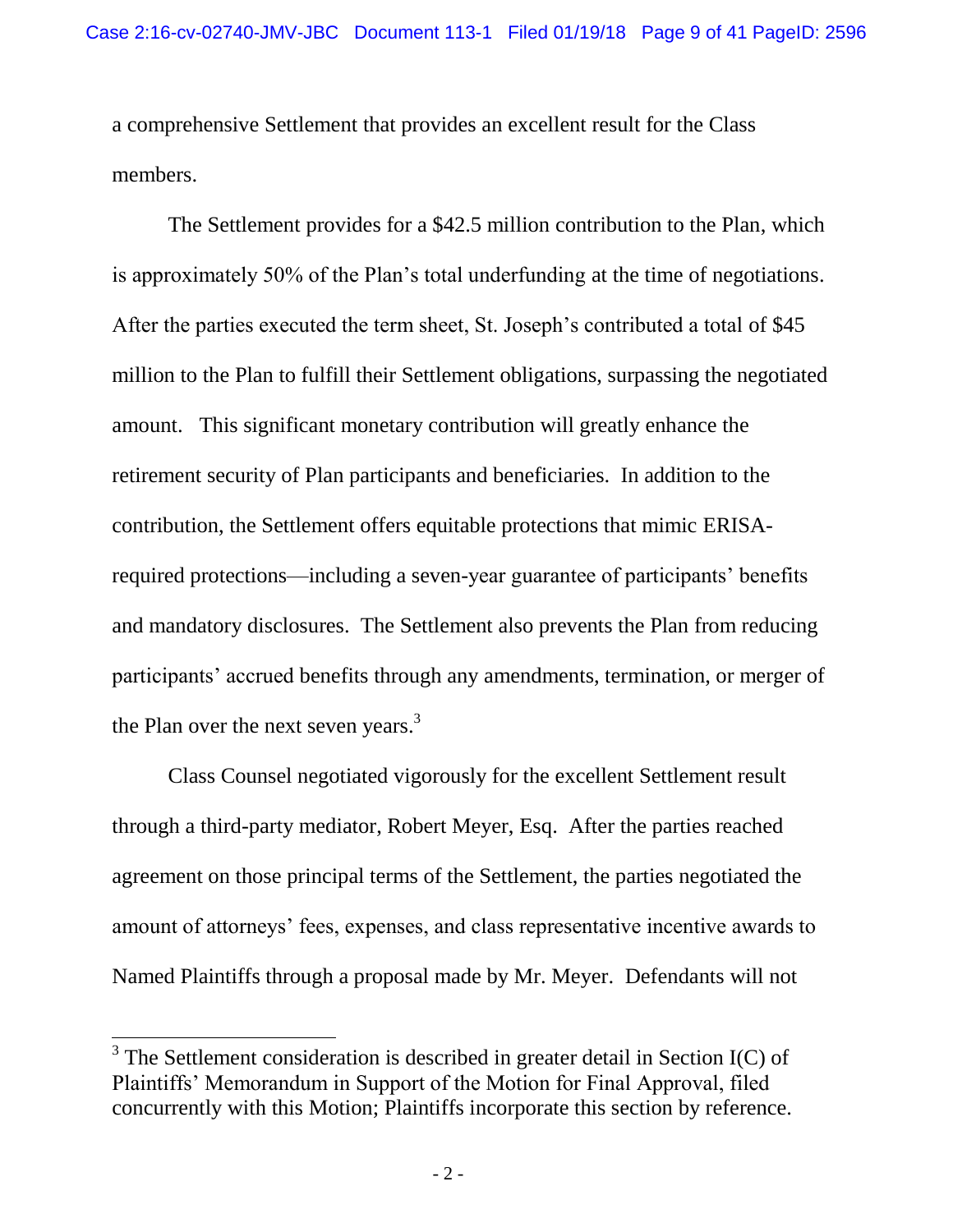oppose a request for up to \$2.5 million for attorneys' fees and expenses and incentive awards to Named Plaintiffs, subject to the Court's approval. Settlement Agreement § 7.1.3. If awarded, **these amounts will in no way reduce the \$42,500,000 in monetary recovery to the Settlement Class**, or otherwise abridge non-monetary relief. *Id*.

<span id="page-13-0"></span>The parties to a class action may negotiate payment of attorneys' fees as part of the settlement. *Evans v. Jeff D.*, 475 U.S. 717, 734-35, 738 n.30 (1986). The fee negotiated by the parties is reasonable under prevailing market standards, as a percentage of a constructive common fund, and under a lodestar cross-check. The total fee is also warranted by factors including (1) the size of the fund and the number of Class members benefitted; (2) the lack of substantive objections; (3) the skill and efficiency of Class Counsel; (4) the complexity of the litigation; (5) the contingent and highly risky nature of the representation; (6) the time and effort Class Counsel expended while litigating this case, and which they will continue to devote in completing the settlement process; and (7) the awards in similar cases.

Plaintiffs hereby request the reimbursement of expenses in the amount of \$34,136.05 and \$2,425,863.95 in attorneys' fees, which are consistent with the benefits the Settlement confers on the Settlement Class. The requested fee equals just 5.7% of the monetary component of the Settlement (\$42,500,000) and represents a modest multiplier of 2.07 on the \$1,169,336.05 lodestar that Class

- 3 -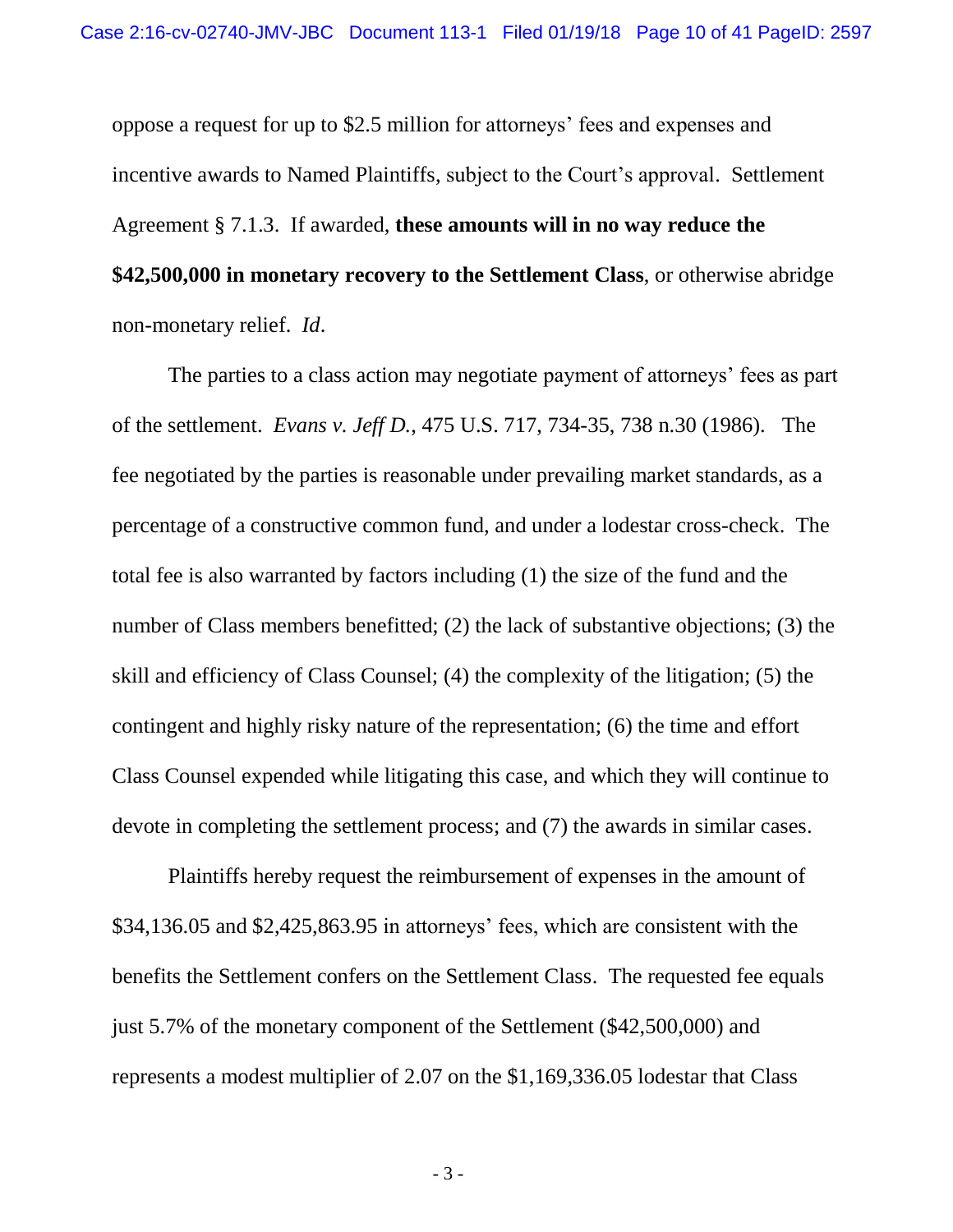Counsel, Kessler Topaz, and Izard Kindall expended developing and pursuing this action against Defendants. The requested incentive awards of \$10,000 to each of the four Named Plaintiffs are also fair and reasonable in light of their substantial commitment of time and effort to the litigation, which made the Settlement possible.

#### <span id="page-14-0"></span>**II. CLASS COUNSEL'S EFFORTS AND THE RESULTS OBTAINED**

This Settlement was only possible through the work of Class Counsel, who dedicated significant time and resources to investigate and litigate this matter, without a guarantee of payment. *See* Joint Declaration of Michelle Yau and Lynn Sarko in Support of (1) Plaintiffs' Unopposed Motion for Final Approval of Settlement Agreement and Certification of Settlement Class; and (2) Plaintiffs' Motion for Awards of Attorneys' Fees and Expenses, and Incentive Awards to the Named Plaintiffs ¶ 6 ("Joint Decl."), submitted contemporaneously herewith. The litigation involved extensive investigation of Plaintiffs' claims, review of publicly available financial information and confidential plan documents, motions practice for case consolidation and leadership, drafting of the complaints in both actions, and negotiations on behalf of the Settlement Class, culminating in a highly favorable Settlement. *Id*.

#### <span id="page-14-1"></span>**A. Initial Investigation into the ERISA Church Plan Exemption.**

<span id="page-14-2"></span>As detailed in the Joint Declaration and the briefing on appointment of

<span id="page-14-3"></span>- 4 -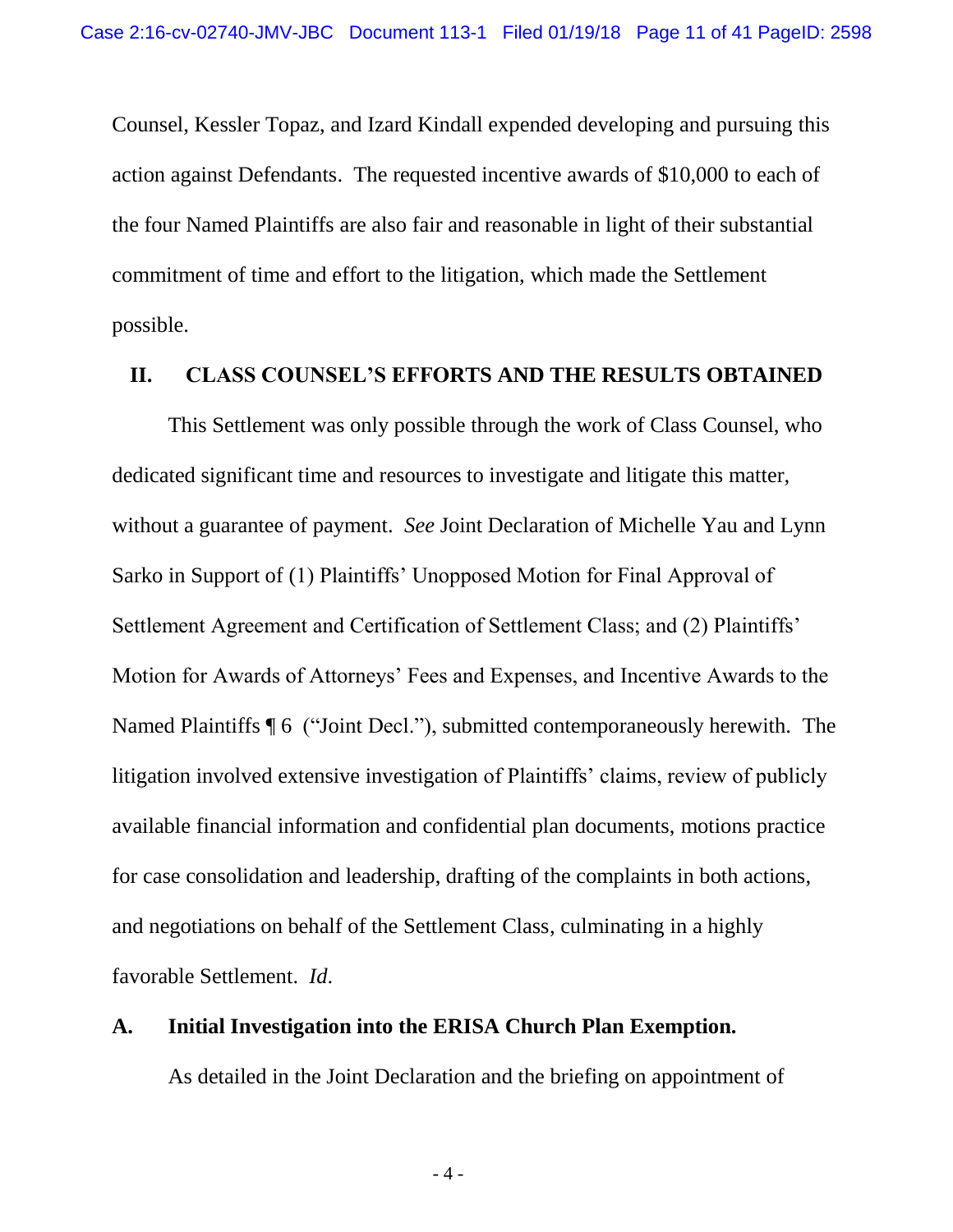interim lead class counsel filed earlier in this case, Class Counsel (with the Pension Rights Center) committed over seven years of intensive work to the development of the legal theories behind "Church Plan" cases and the subsequent litigation against the hospital systems claiming the exemption. Joint Decl. ¶ 8. Class Counsel first learned of the extensive use of the Church Plan exemption by religiously affiliated hospitals from the Pension Rights Center. *Id*. This use of the exemption left thousands of hospital employees without ERISA's protections, such as funding, vesting, and required disclosures, because hospitals claimed their defined benefit pension plans were ERISA-exempt Church Plans. *Id*.

<span id="page-15-1"></span><span id="page-15-0"></span>Class Counsel devoted many hours to researching the definition of a "Church Plan" found in both ERISA and the Internal Revenue Code, 29 U.S.C. § 1002(33) and 26 U.S.C. § 414(e), including analyzing the statutory text, its interaction with other provisions in the U.S. Code, the legislative history of the statute, and agency and court interpretations of the statute. Joint Decl. ¶ 9. Based on this investigation, Class Counsel concluded that large hospital systems like St. Joseph's Hospital and Medical Center were improperly claiming the exemption for their defined benefit pension plans. *Id*. Specifically, the firms concluded that there were three independent and alternative statutory prerequisites for a plan to be a Church Plan—that it be "established" by a church, that it be "maintained" by either a church or a so-called "principal-purpose organization," and that the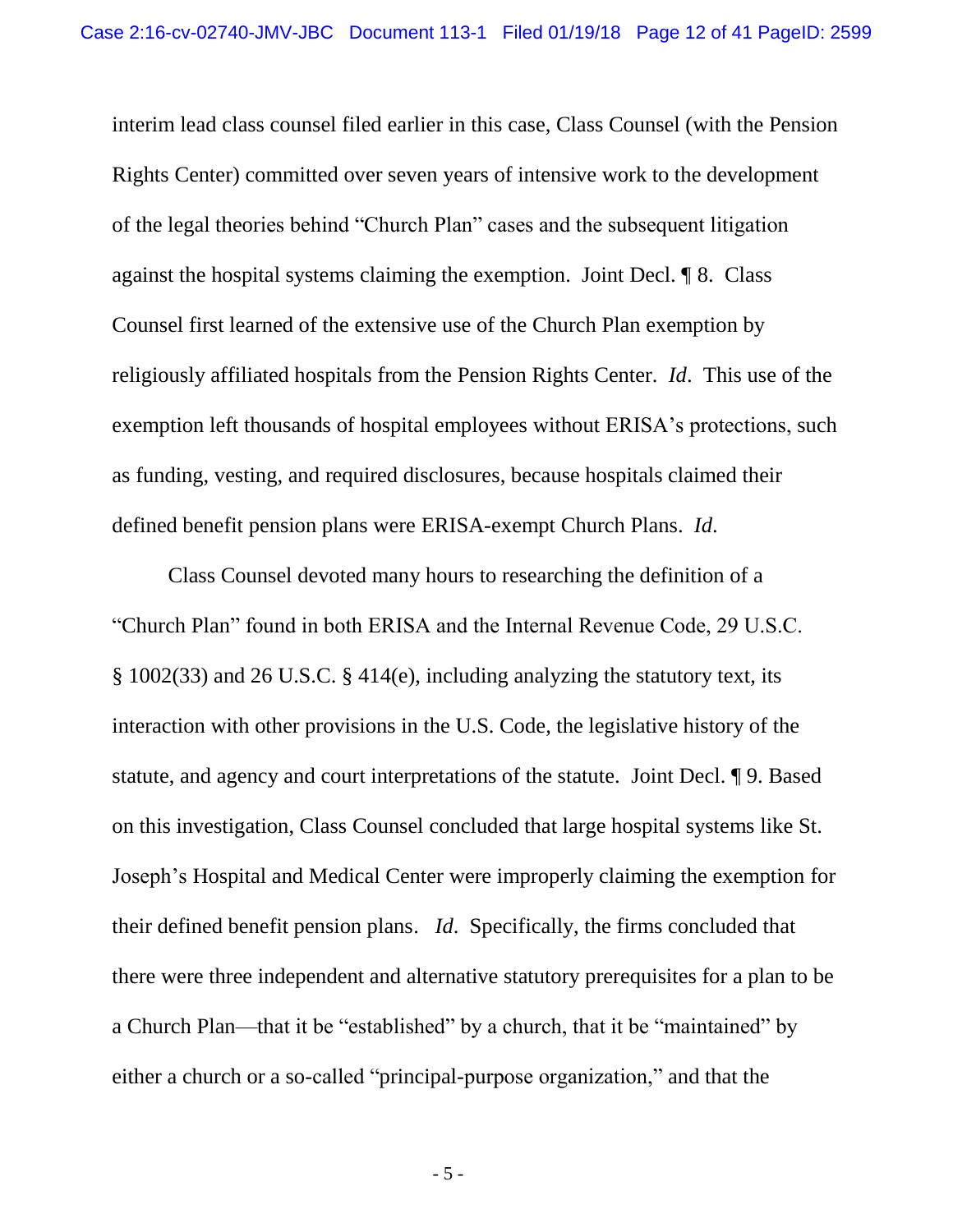participants be employed by either a church or an entity "controlled by or associated with" a church, as those terms were defined under ERISA. *Id*. The firms concluded that with respect to a typical hospital pension plan, *none* of these requirements were met. *Id*.; *see also* Complaint ¶¶ 37–112, ECF No. 1 ("Compl.").

Class Counsel knew that this case and others challenged many years of private letter rulings from the IRS and informal Advisory Opinions of the Department of Labor, which determined that the pension plans of these hospital systems met the ERISA definition of "Church Plan." Joint Decl. ¶ 10; Compl. ¶ 36. They also knew that Defendants would argue that the limited Church Plan case law then in existence would favor their reading of the Church Plan exemption. Joint Decl. ¶ 10. And Class Counsel knew that once several cases were filed, the major hospitals claiming the exemption would be arrayed against them. *Id*.

Nevertheless, Class Counsel pursued this high-stakes, high-risk litigation; moreover, they were the only lawyers to do so at that time. Joint Decl. ¶ 11. The early results in the district courts were mixed,<sup>4</sup> but Class Counsel achieved unanimous rulings in favor of plaintiffs in three appellate courts—the Third, Seventh, and Ninth Circuit, which held that the hospital plans at issue were not

<span id="page-16-3"></span><span id="page-16-0"></span> $\overline{a}$ 

<span id="page-16-4"></span><span id="page-16-2"></span><span id="page-16-1"></span><sup>4</sup> *Compare, e.g.*, *Kaplan v. Saint Peter's Healthcare Sys.*, No. 13-2941, 2014 WL 1284854 (D.N.J. Mar. 31, 2014); *Rollins v. Dignity Health*, 19 F. Supp. 3d 909 (N.D. Cal. 2013); *and Stapleton v. Advocate Health Care Network*, 76 F. Supp. 3d 796 (N.D. Ill. 2014), *with Overall v. Ascension*, 23 F. Supp. 3d 816 (E.D. Mich. 2014); *Medina v. Catholic Health Initiatives*, No. 13-1249, 2014 WL 4244012 (D. Colo. Aug. 26, 2014).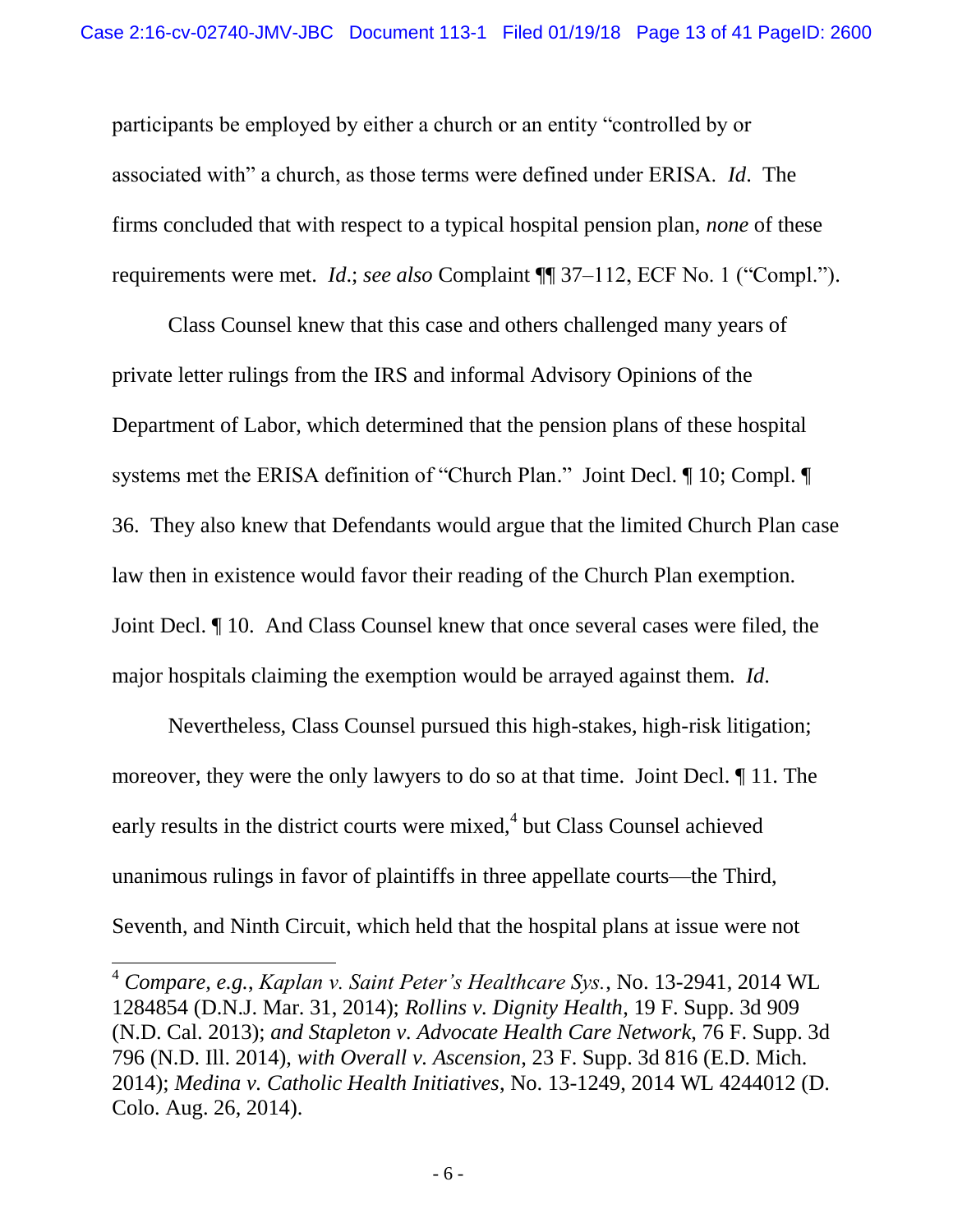Church Plans because they were not established by a church. 5 *Id*. The courts did not reach plaintiffs' alternative statutory arguments. *Id*. The defendants sought review in the United States Supreme Court, which was granted in December 2016.<sup>6</sup> The Supreme Court reversed the holding of the three appellate courts, holding that a plan maintained by a "principal-purpose organization" qualifies as a "Church Plan," regardless of who established it. *See Advocate Health Care Network v. Stapleton*, 137 S. Ct. 1652, 1663 (2017) ("*Advocate*"); Joint Decl. ¶ 12.

<span id="page-17-0"></span>After *Advocate*, Class Counsel is zealously pursuing plaintiffs' remaining arguments—which were expressly not reached by the Supreme Court—that the pension plans of hospital systems like St. Joseph's are not Church Plans. *See Advocate*, 137 S. Ct. at 1657 n.2, 1658 n.3 (stating that the Court would not reach plaintiffs' arguments regarding whether the plans at issue were maintained by principal-purpose organizations or whether the employer was "controlled by or associated with" a church); Joint Decl. ¶ 12. This Settlement was only possible due to Class Counsel's total immersion in these issues and continual commitment to the participants of these plans. Joint Decl. ¶ 13.

<span id="page-17-5"></span><span id="page-17-3"></span><span id="page-17-2"></span> $\overline{a}$ 

<sup>5</sup> *See Rollins v. Dignity Health*, 830 F.3d 900, 905 (9th Cir. 2016); *Stapleton v. Advocate Health Care Network*, 817 F.3d 517 (7th Cir. 2016); *Kaplan v. Saint Peter's Healthcare Sys.*, 810 F.3d 175 (3d Cir. 2015).

<span id="page-17-4"></span><span id="page-17-1"></span><sup>6</sup> *Dignity Health v. Rollins*, 137 S. Ct. 547 (Dec. 2, 2016); *Saint Peter's Healthcare Sys. v. Kaplan*, 137 S. Ct. 546 (Dec. 2, 2016); *Advocate Health Care Network v. Stapleton*, 137 S. Ct. 546 (Dec. 2, 2016).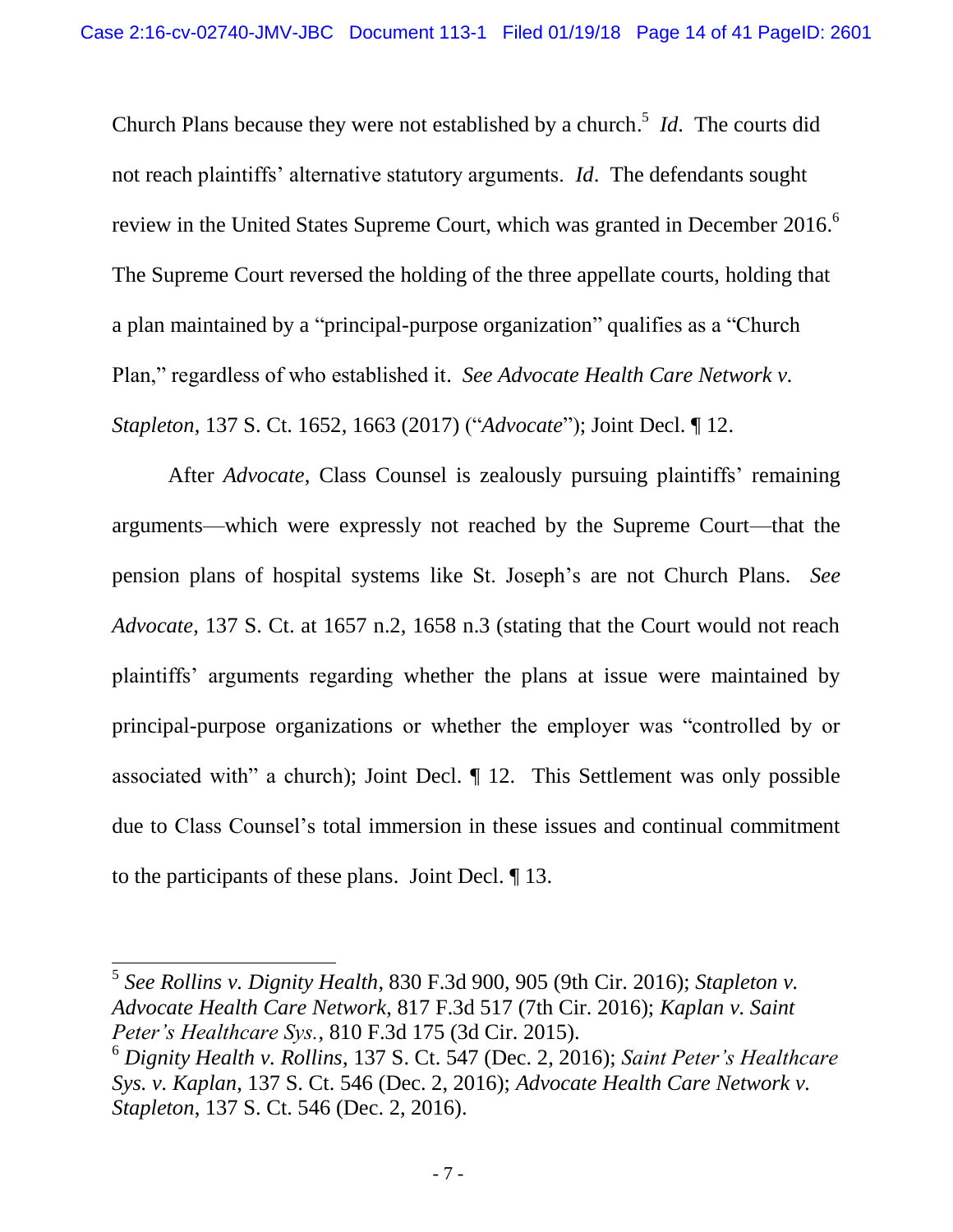# <span id="page-18-0"></span>**B. Class Counsel's Vigorous Prosecution of the Consolidated Garbaccio Case.**

Years before this Complaint was filed, Class Counsel developed the legal theories advanced by consulting with constitutional experts, researching the history of the Church Plan exemption, and analyzing the facts related to this Plan. Joint Decl. ¶¶ 6, 14–16. Class Counsel examined documents related to the Plan, financial statements, and information supplied by the Plaintiffs themselves. *Id*. Class Counsel used this research to carefully draft the sixty-page Complaint filed in the District of New Jersey against St. Joseph's Hospital and Medical Center, asserting nine counts against two Defendants (not including the Doe defendants). *Id*. ¶ 17.

<span id="page-18-1"></span>Just after this Complaint was filed, a similar class action was filed in this district against the same Defendants; the plaintiffs in that case were represented by firms Kessler Topaz and Izard Kindall. *See Barker v. St. Joseph's Hospital and Medical Center*, No. 2:16-cv-2748-JLL-JAD (D.N.J. May 16, 2016). That complaint alleged an identical cause of action—that the Plan was improperly operating as a Church Plan exempt from ERISA. *Id.* Class Counsel subsequently moved, on behalf of Plaintiff Garbaccio, to consolidate the two cases and appoint Plaintiff Garbaccio as Interim Lead Plaintiff and Cohen Milstein and Keller Rohrback as Interim Co-Lead Counsel. ECF No. 15. The issue was briefed in both this action and the *Barker* Action.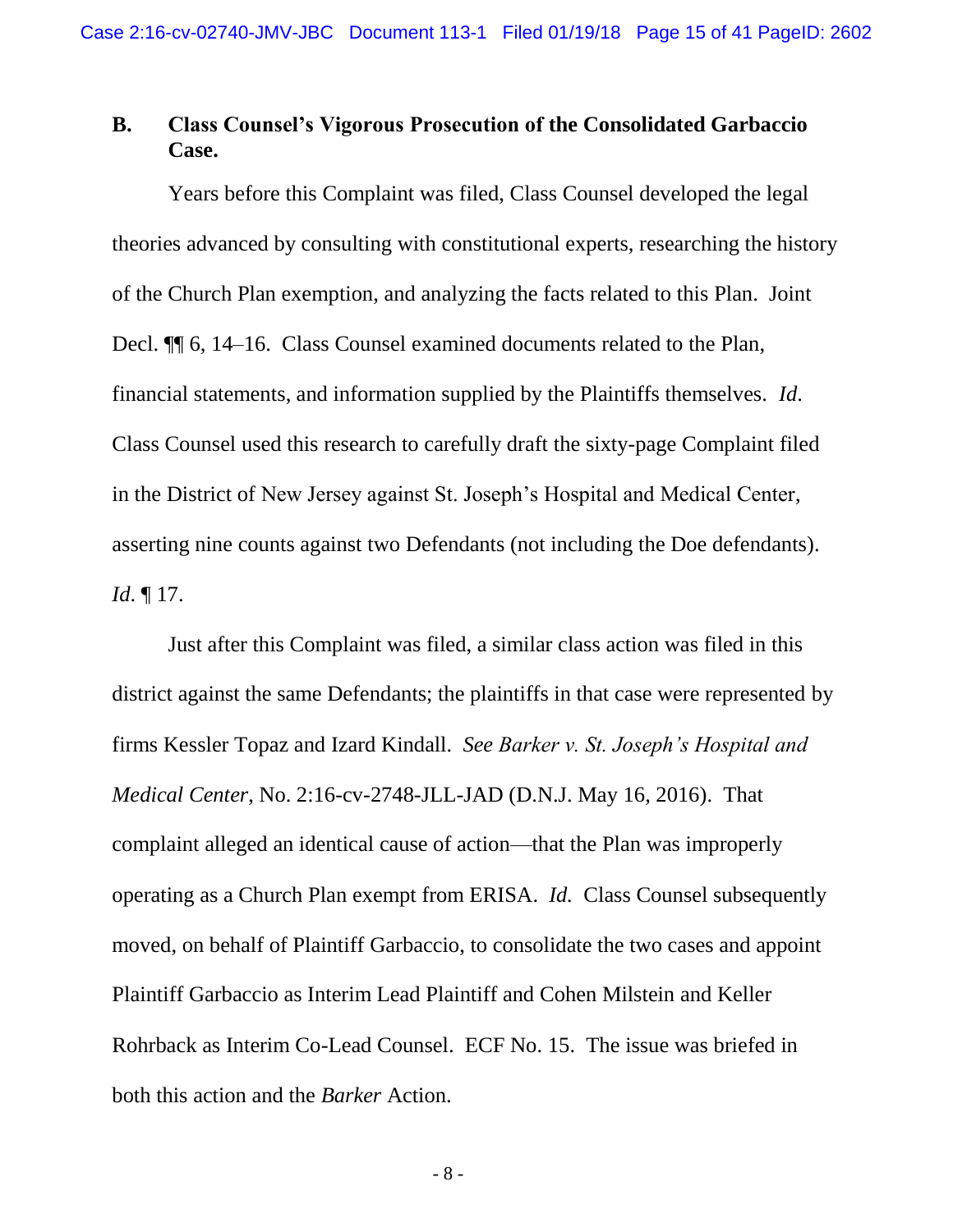On July 12, 2016, the Court consolidated the two actions into the *Garbaccio*  action. ECF No. 45. In the same Order, the Court terminated both motions for appointment of interim lead counsel and lead plaintiffs, and directed the plaintiffs to file a master consolidated complaint before interim leadership motions were decided. *Id*. After attempted collaboration, both sets of counsel filed a stipulation representing that counsel were unable to reach agreement on the master consolidated complaint and requested leave to refile interim leadership motions. ECF No. 57. The Court granted counsel's request on August 12, 2016, and the plaintiffs refiled their competing motions to appoint interim lead counsel and lead plaintiffs. ECF Nos. 60, 64–69, 70–74, 77, 78–79.

On March 13, 2017, Magistrate Judge James B. Clark issued a Report and Recommendation that Cohen Milstein and Keller Rohrback be appointed lead counsel, and declined to recommend appointment of an interim lead plaintiff. ECF No. 94. The Court adopted the Report and Recommendation in full on March 29, 2017. ECF No. 96. Shortly thereafter, the parties agreed to attempt to resolve the case through a third party mediator. The parties requested that the Court stay the case proceedings while they engaged in settlement negotiations. ECF No. 97. In response, on May 8, 2017, the Court administratively terminated the case while the parties attempted to resolve it through mediation. ECF No. 98.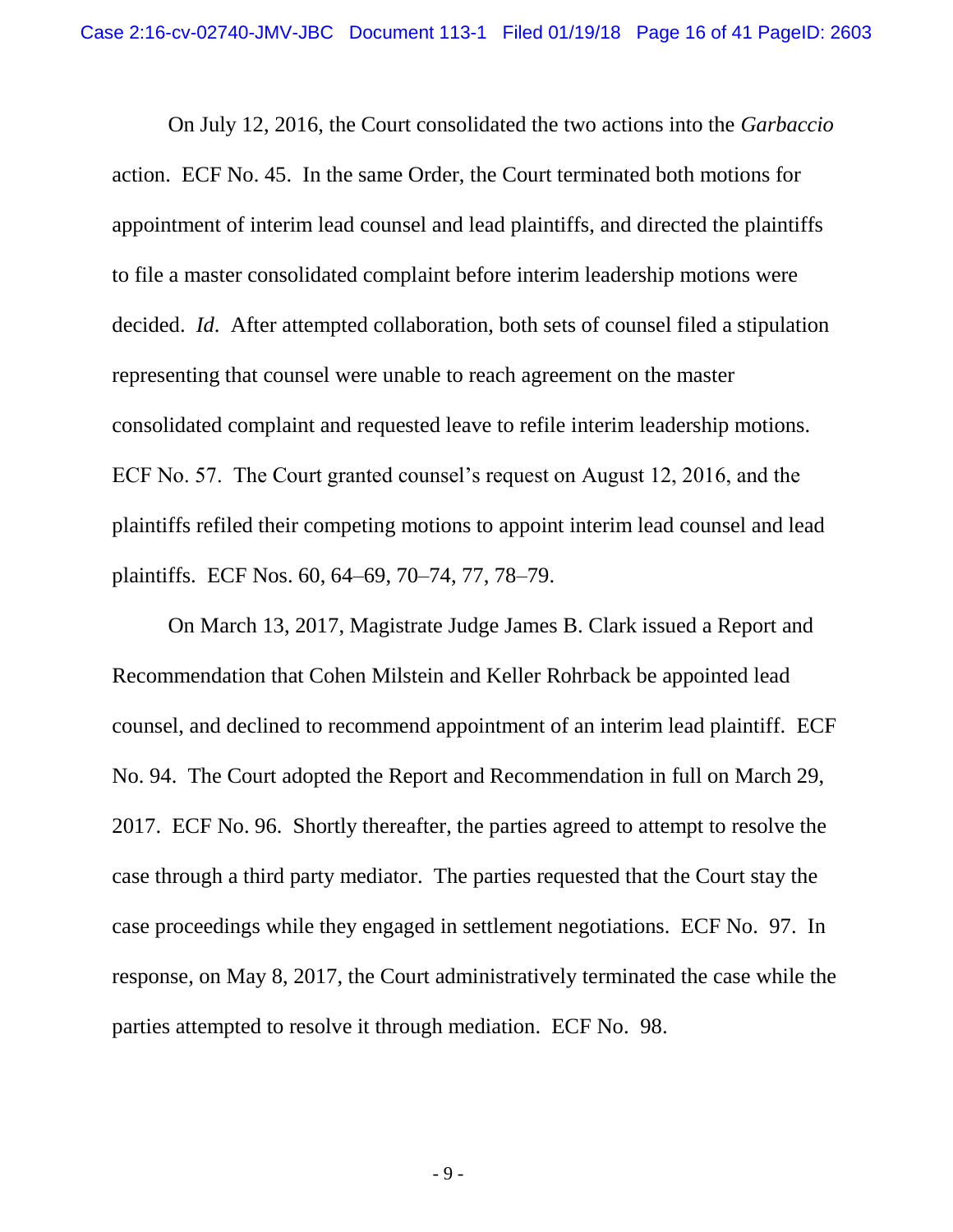### <span id="page-20-0"></span>**C. The Mediator Supervised Settlement Negotiations and Made a Mediator's Proposal on Attorneys' Fees.**

The parties prepared for and participated in a formal mediation in Los Angeles on May 24, 2017, in front of a third-party JAMS mediator, Robert Meyer, Esq. Joint Decl. ¶ 21. Mr. Meyer is an experienced mediator in ERISA cases and has mediated several cases involving the Church Plan exemption. *Id*. The mediation date was after the oral argument in *Advocate* (Class Counsel in this case are also Class Counsel in *Advocate*), but before the release of the *Advocate*  decision. *Id*. Prior to the formal mediation, both parties spoke with Mr. Meyer about their positions. *Id.* Plaintiffs provided Defendants with a draft term sheet containing the central terms to any potential settlement, and Defendants provided Plaintiffs with actuarial data concerning the Plan's funded status and participants. Joint Decl. ¶ 20. Also prior to negotiations, Class Counsel undertook a thorough investigation of the facts and relevant law, as well as the broader Church Plan litigation ongoing in federal courts across the country. *Id.* Accordingly, Class Counsel was well informed about the strengths and weaknesses of the case prior to mediation.

During the May 24, 2017 mediation, the parties exchanged proposals and counter proposals. Joint Decl. ¶ 22. At the end of the day, the parties reached an agreement and signed a term sheet including principal terms, with the intention of further supplementing the term sheet. *Id.* After further negotiations, the parties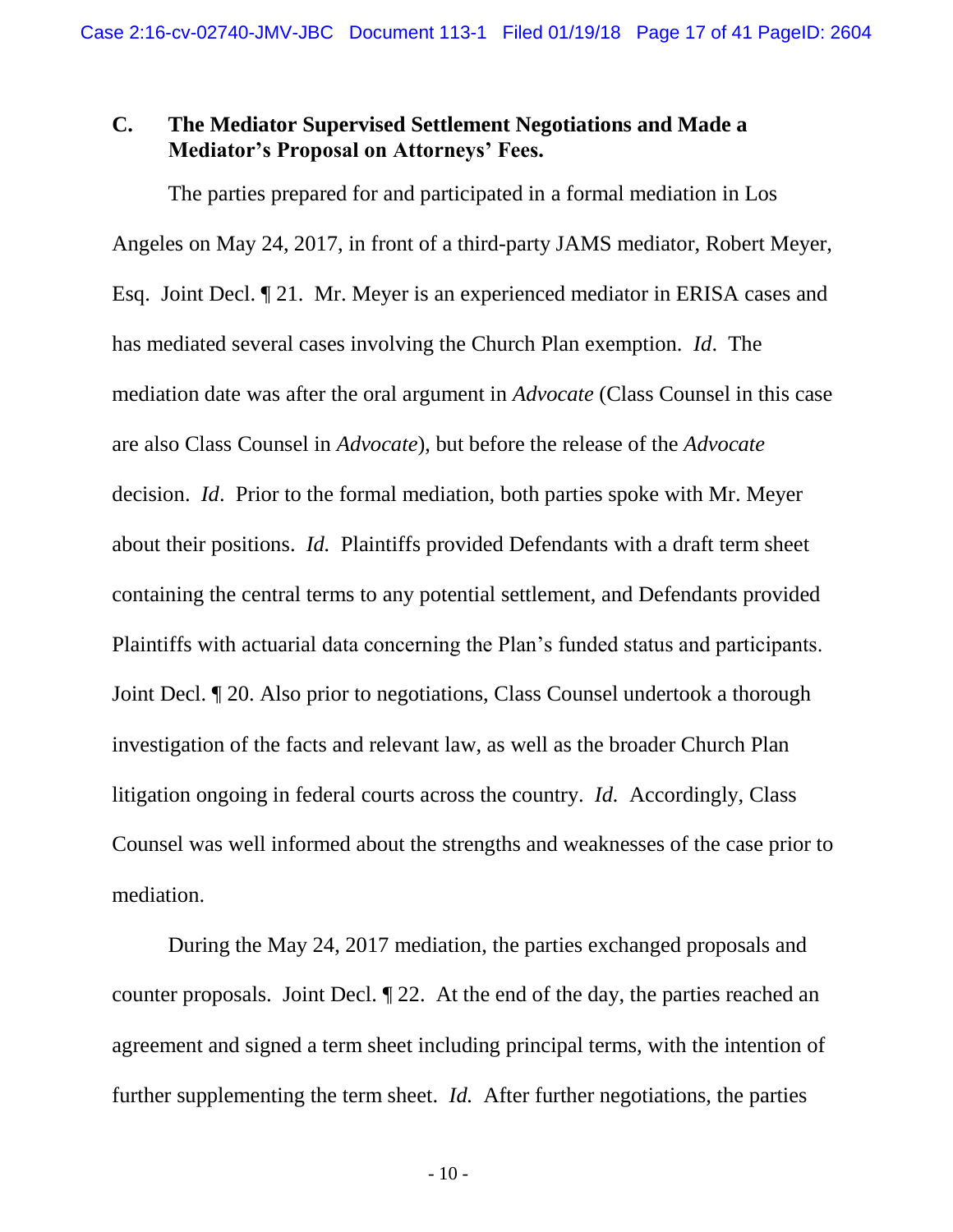signed a supplemental term sheet on June 6, 2017 and filed a notice of settlement with the Court the next day. Joint Decl. ¶ 23; ECF No. 100.The parties continued to negotiate key parts of the settlement after they signed the term sheet, and the parties executed the Settlement Agreement on July 20, 2017. Joint Decl. ¶ 23.

Notably, it was only after the parties reached agreement on the key terms for the Settlement Class that they negotiated attorneys' fees. Joint Decl. ¶ 24. These negotiations were overseen by the mediator, Mr. Meyer. *Id.* Ultimately, Mr. Meyer assisted the parties in reaching an agreement on attorneys' fees through a mediator's proposal. *Id*. The parties accepted this proposal, subject to the Court's approval. *Id*.

After memorializing the central provisions of the Settlement in a Term Sheet, Class Counsel drafted and filed the Settlement Agreement and Plaintiffs' Unopposed Motion for Preliminary Approval of the Settlement, which was preliminarily approved by the Court on October 5, 2017. ECF Nos. 102, 108. Pursuant to the Preliminary Approval Order, the settlement administrator Dahl Administration LLC mailed the Class Notice on November 3, 2017 to 10,798 current and former Plan participants, and Class Counsel posted the Notice on their website. Joint Decl. ¶ 34; Dahl Affidavit ("Dahl Aff.") ¶ 6. As of January 19, 2018, Class Counsel has received and responded to phone calls and e-mails from 56 Class members. Joint Decl. ¶ 35. Class Counsel will continue to devote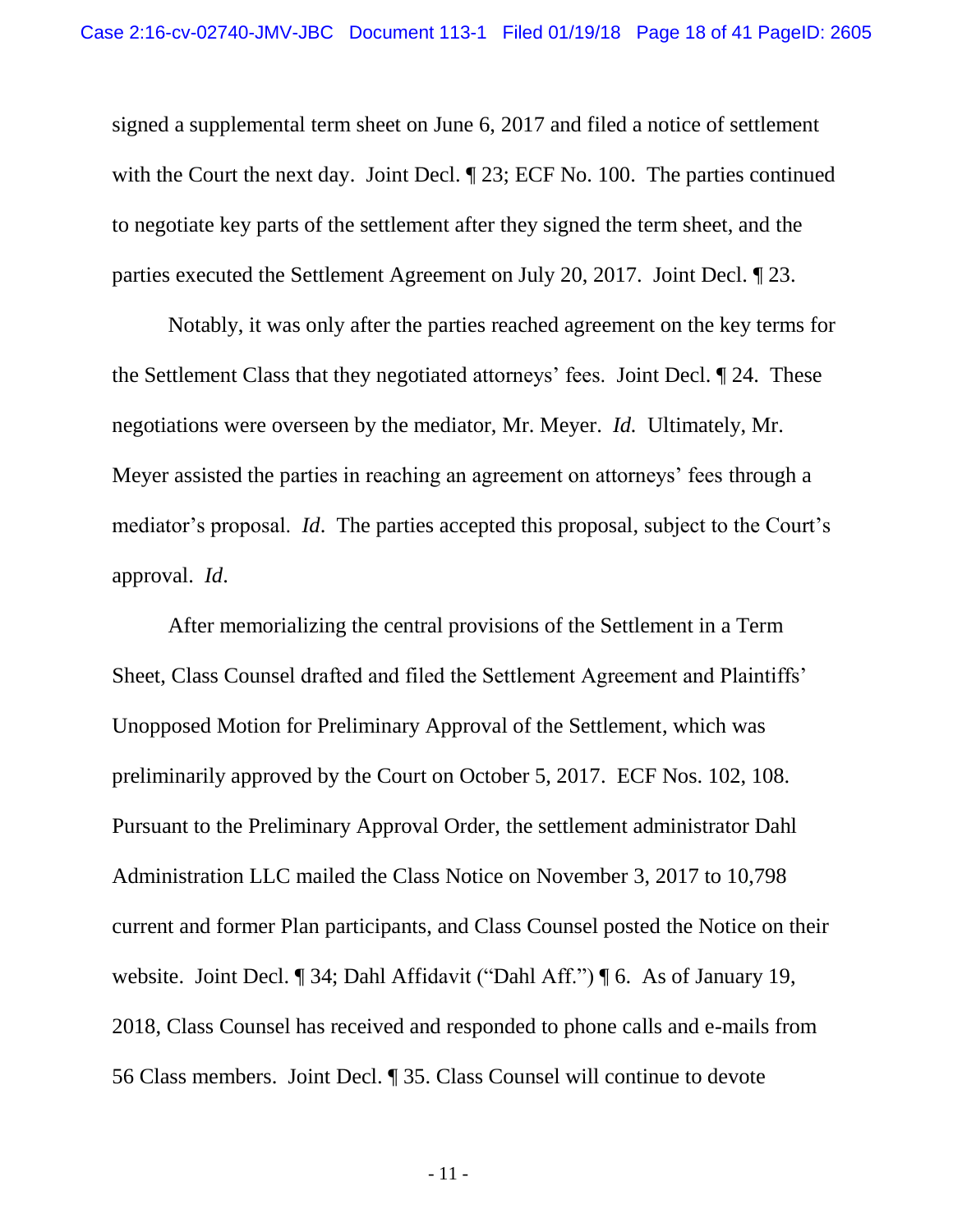substantial time to answering inquiries from Class members about the Settlement. Accordingly, Class Counsel request an award of attorneys' fees and expenses for the significant time they have devoted to this case, and an award of \$10,000 to each of the Named Plaintiffs for their services to the Class in pursuing this case.

#### <span id="page-22-1"></span><span id="page-22-0"></span>**III. THE COURT SHOULD AWARD THE REQUESTED FEES AS A MEDIATOR-PROPOSED, MARKET-SET FEE AGREEMENT**

The requested fee in this case of \$2,425,863.95 was reached as a result of a third-party mediator's proposal. Parties to a class action are permitted to negotiate not only a settlement, but also payment of attorneys' fees. *Evans v. Jeff D*., 475 U.S. 717, 734–35, 738 n.30 (1986). The Supreme Court clarified that settlement of attorneys' fees should be encouraged and respected, and that "[a] request for attorney's fees should not result in a second major litigation." *Hensley v. Eckerhart*, 461 U.S. 424, 437 (1983) ("Ideally, of course, litigants will settle the amount of a fee."). Rule 23(h) of the Federal Rules of Civil Procedure specifically authorizes the Court to award "reasonable attorney's fees and nontaxable costs . . . by the parties' agreement."

<span id="page-22-4"></span>The Third Circuit also recognizes reduced judicial scrutiny of attorneys' fees when the fees are negotiated separately from the other terms of the settlement. *In re Fine Paper Antitrust Litig*., 751 F.2d 562, 582 (3d Cir. 1984). The court explained that "[i]n cases where settlements of fee requests are made with the defendants after prior approval of damage claim settlements, the court can, in most

<span id="page-22-3"></span><span id="page-22-2"></span>- 12 -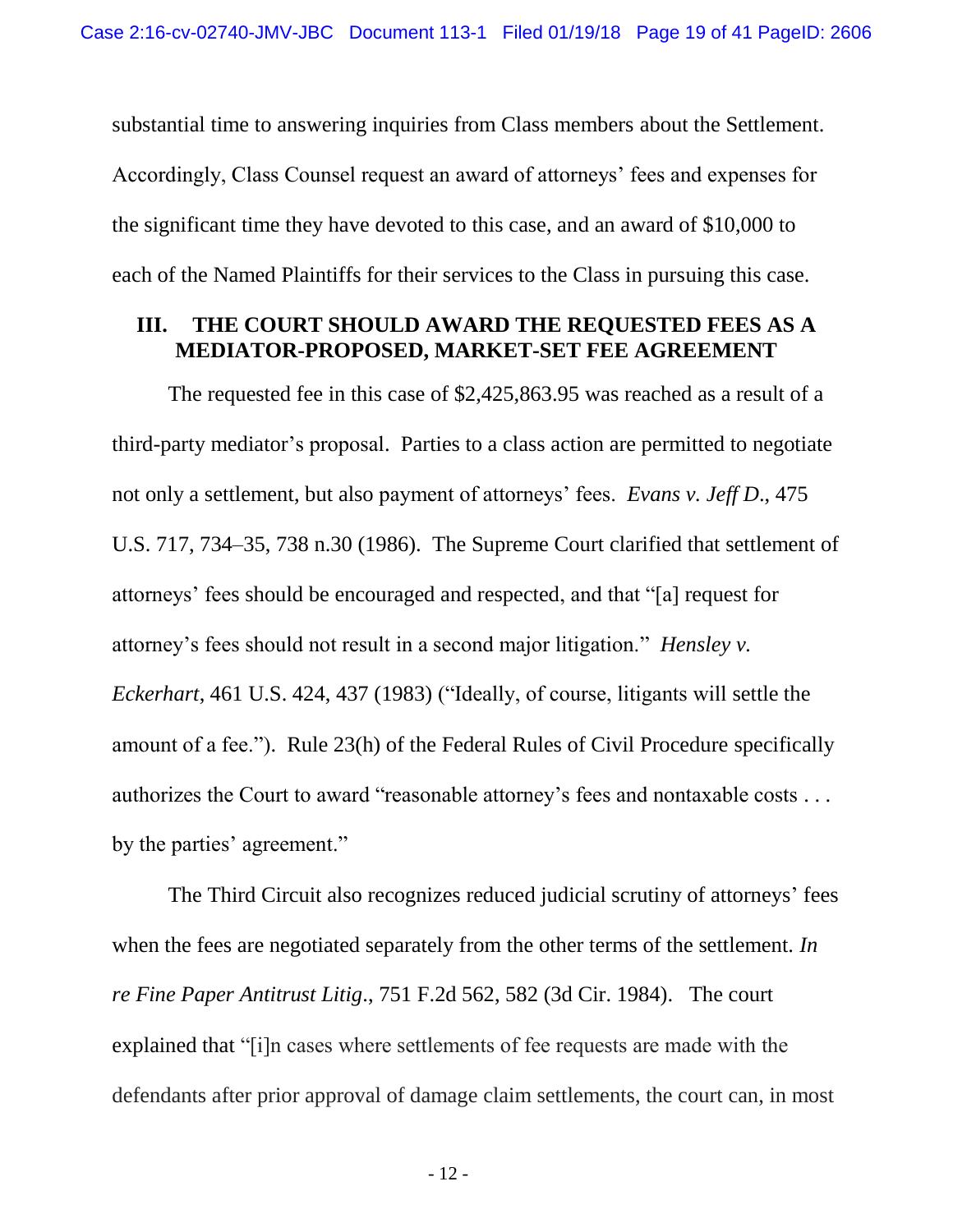<span id="page-23-2"></span>instances, assume that the defendants closely scrutinized the fee requests, and agreed to pay no more than was reasonable." *In re Fine Paper*, 751 F.2d at 582.

<span id="page-23-1"></span>Other circuits also acknowledge reduced scrutiny of a negotiated attorneys' fee. The Seventh Circuit recognizes a presumption of reasonableness for an adversarial negotiation of attorneys' fees (by defendants who pay the fee and want to minimize the payment and on behalf of lawyers who wish to receive it) because the negotiated amount acts as a market check on the propriety of the fee. *In re Cont'l Illinois Sec. Litig.*, 962 F. 2d 566, 573 (7th Cir. 1992). The Fourth Circuit recently explained that when "class counsel's fee is to be paid entirely by [defendant]," a court's scrutiny of a fee award is diminished because the requested fees do not reduce the class's overall recovery. *Berry v. Schulman*, 807 F.3d 600, 618, n.10 (4th Cir. 2015).

<span id="page-23-0"></span>Here, the attorney fees were negotiated after agreement was reached on the key terms of the Settlement for the Class; a well-respected, neutral mediator oversaw the negotiations; and the fees were based upon the mediator's proposal. *See In re Fine Paper*, 751 F.2d at 582 (approving attorneys' fees negotiated after the principal terms of the settlement). Moreover, the requested fees in no way reduce the overall recovery of the Class. Given that this agreement has been closely scrutinized by all sides—Plaintiffs, Defendants, and the mediator—the requested fee should be approved.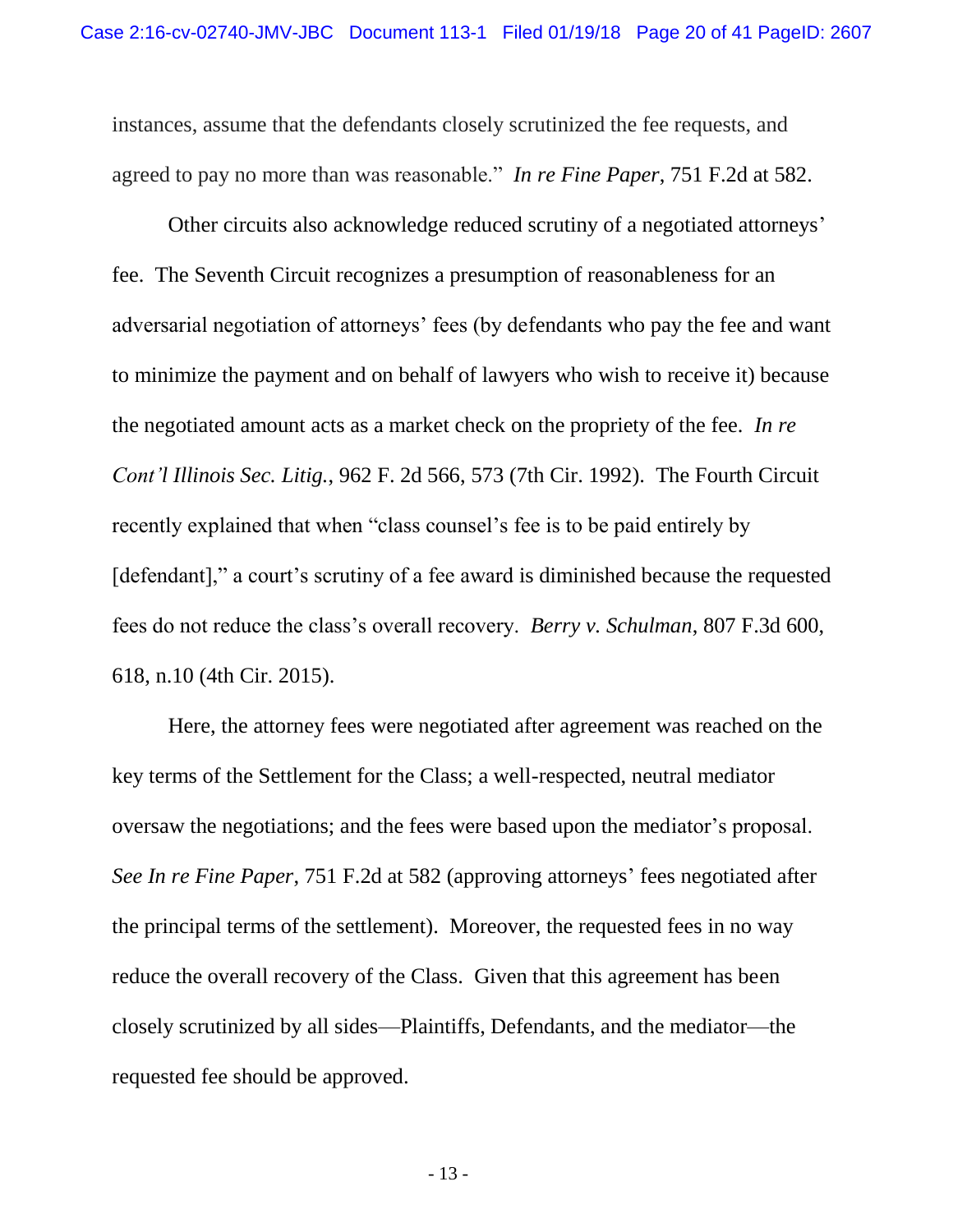#### <span id="page-24-2"></span>**IV. THE AWARD IS REASONABLE**

<span id="page-24-0"></span>Moreover, the requested fee award in this case is reasonable under both methods that the Third Circuit uses to assess reasonableness of fees: (1) percentage of the fund; and (2) lodestar plus a risk multiplier. *In re Cendants Corp. PRIDES Litig.,* 243 F.3d 722, 732 (3d Cir. 2001) (stating that the percentage-of-the-fund and lodestar methods are the two primary methods of calculating attorneys' fees). Because the requested fees and expenses are reasonable under either method, Class Counsel's petition should be granted.

### <span id="page-24-1"></span>**A. The Requested Fees and Expenses Are Reasonable Under the Percentage-of-the-Fund Method.**

<span id="page-24-5"></span><span id="page-24-4"></span><span id="page-24-3"></span>The Third Circuit recognizes that when counsel creates a "common fund" to benefit a class, counsel is entitled to payment from that common fund. *P. Van Hove BVBA v. Universal Travel Grp., Inc.,* No. 11-cv-2164, 2017 WL 2734714, at \*10 (D.N.J. June 26, 2017) ("*BVBA*") (quoting *In re Rite Aid Corp. Sec. Litig.*, 396 F.3d 294, 300 (3d Cir. 2005)). This method of payment awards attorneys' fees as a "reasonable percentage" of the common fund. *Id.* This case is not a typical "common fund" case because the fee award was negotiated separately from the class settlement and the fee award is not taken from the class's recovery. *See Dewey v. Volkswagen Aktiengesellschaft*, 558 F. App'x 191, 197 (3d Cir. 2014). However, the attorneys' fees and settlement fund constitute a "constructive common fund" because they are paid by the same source—Defendants. *Id.*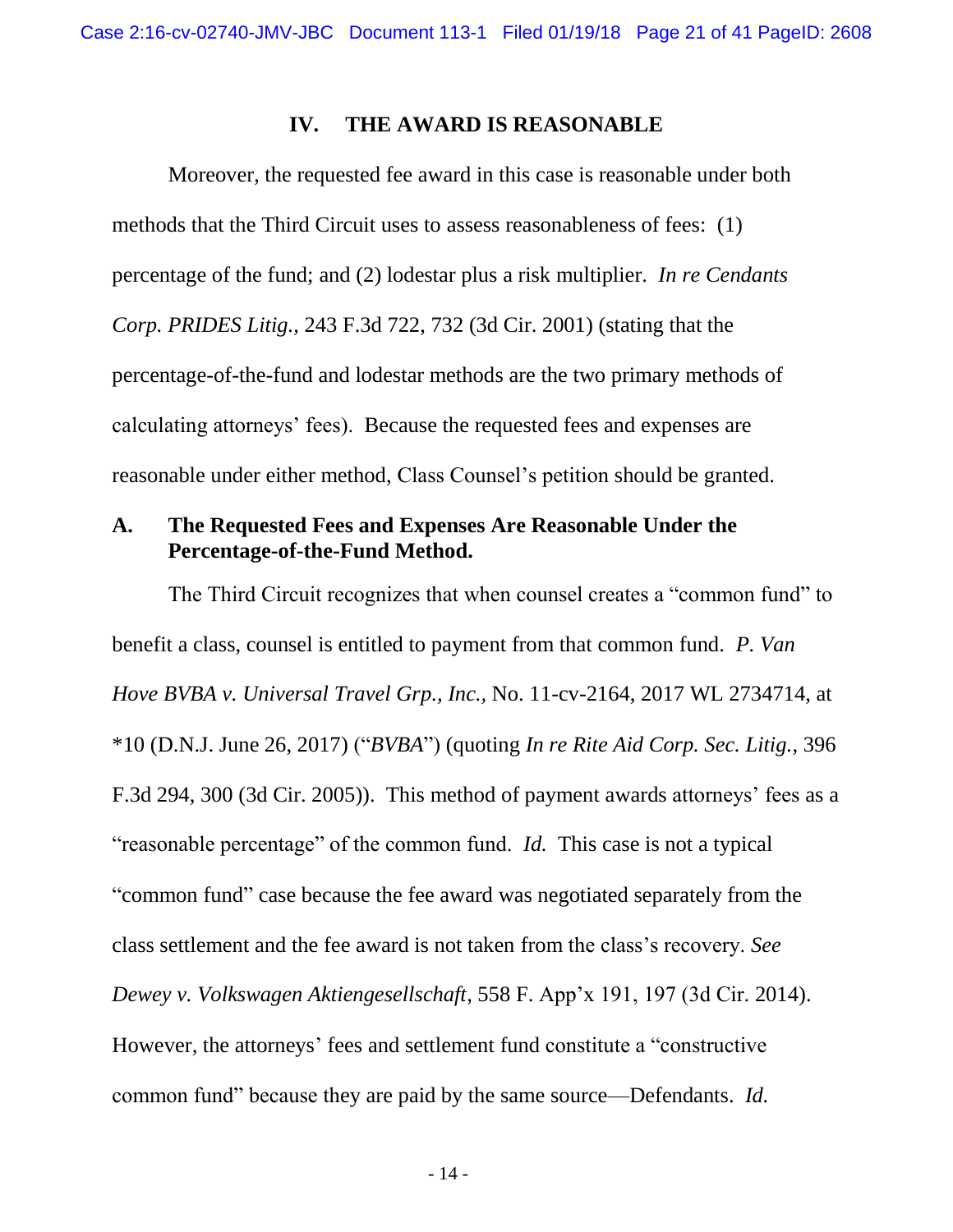Accordingly, the percentage-of-the-fund is an appropriate method to assess the reasonableness of the fee award in this case.

<span id="page-25-2"></span>The requested fee award of \$2,425,863.95 represents 5.7% of \$42.5 million, which is the readily-quantifiable monetary component of the settlement. A 5.7% fee award is far below fees typically awarded in the Third Circuit. For example, in *BVBA*, this Court awarded attorneys' fees of one-third (33.33%) of the \$4.075 million settlement fund. 2017 WL 2734714, at \*14; *see also Yedlowski v. Roka Bioscience, Inc*., No. 14-cv-8020, 2016 WL 6661336, at \*18 (D.N.J. Nov. 10, 2016) (awarding attorneys' fees of 30% of the common fund); *Rite Aid*, 396 F.3d 294, 296 (3d Cir. 2005) (affirming an award of 25% of the settlement fund).

<span id="page-25-1"></span><span id="page-25-0"></span>In addition, when analyzing a fee award under the percentage-of-recovery method, courts in this Circuit consider several factors, including: (1) the size of the fund created and the number of persons benefitted; (2) the presence or absence of substantial objections by members of the class to the settlement terms and/or fees requested by counsel; (3) the skill and efficiency of the attorneys involved; (4) the complexity and duration of the litigation; (5) the risk of nonpayment; (6) the amount of time devoted to the case by plaintiffs' counsel; and (7) the awards in similar cases. *Gunter v. Ridgewood Energy Corp.,* 223 F.3d 190, 195 n.1 (3d Cir. 2000) (citations omitted).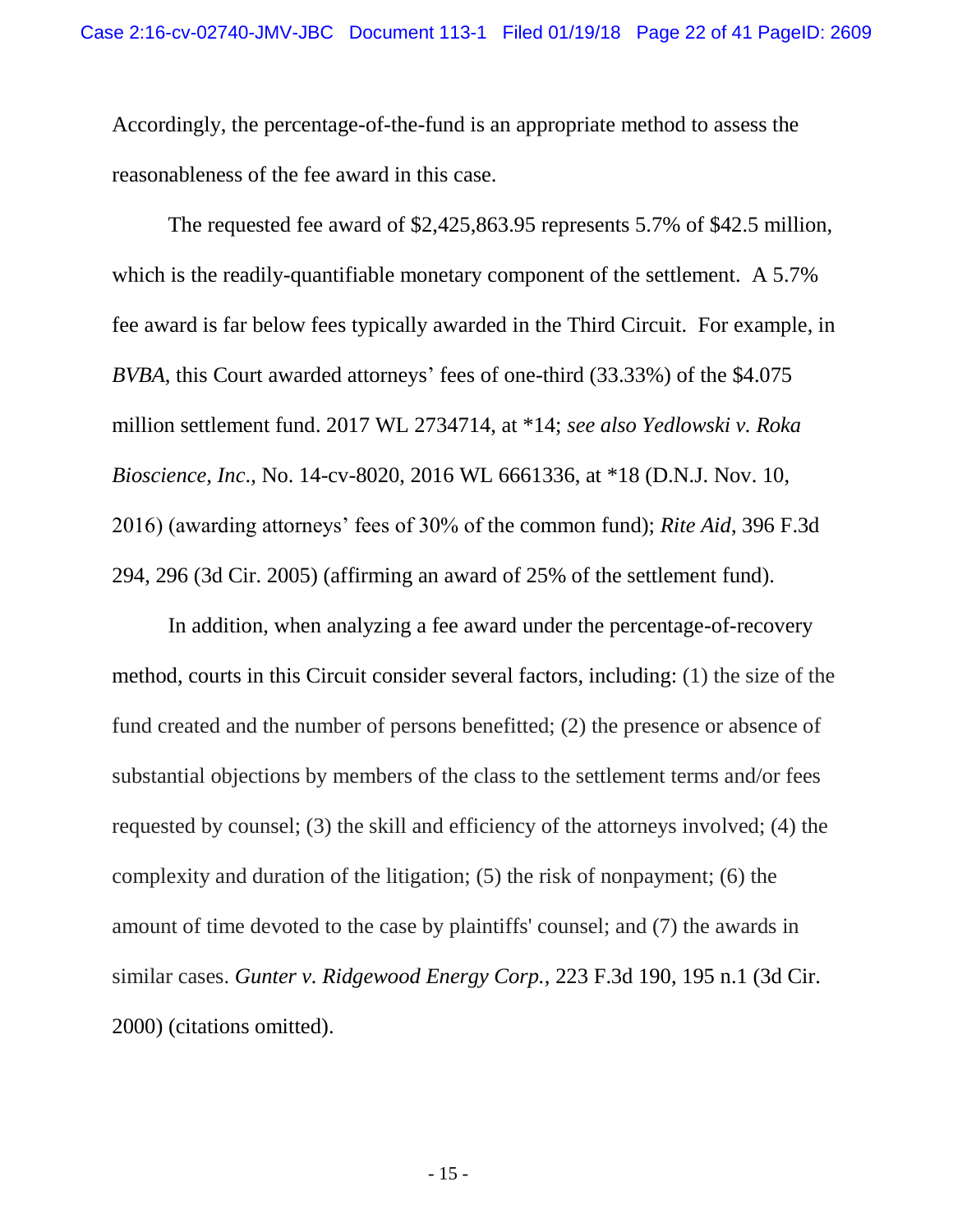<span id="page-26-3"></span>The Third Circuit in *In re Prudential Ins. Co. Am. Sales Practice Litig.* 

*Agent Actions*, 148 F.3d 283 (3d Cir. 1998), identified three additional factors that may be relevant: (1) the value of benefits accruing to class members attributable to the efforts of class counsel as opposed to the efforts of other groups (such as government investigations); (2) the percentage fee that would have been negotiated had the case been subject to a private contingent fee agreement at the time counsel was retained; and (3) any "innovative" terms of settlement. *Prudential*, 148 F.3d at 338–40. While district courts rely on the *Gunter* and *Prudential* factors to assess whether a fee is reasonable, a court need not apply the factors in a formulaic way because each case is different. *Dartell v. Tibet Pharmaceuticals, Inc.*, No. 14-cv-3620, 2017 WL 2815073, at \*8 (D.N.J. June 29, 2017) (Vazquez, J.). Here, an analysis of the above factors supports the requested 5.7% fee award.

## <span id="page-26-2"></span><span id="page-26-1"></span><span id="page-26-0"></span>**1. The \$42.5 million Fund Created for the Class Is Significant and Benefits Many Class Members**

The first *Gunter* factor requires courts to "consider the fee request in comparison to the size of the fund created and the number of class members to be benefitted." *BVBA*, 2017 WL 2734714, at \*11 (citations omitted). The fund here is \$42.5 million, which represents half of the Plan's level of underfunding at the time of negotiations.<sup>7</sup> The monetary contribution will benefit over 10,000 class

 $\overline{\phantom{a}}$ 

<sup>7</sup> As discussed *supra*, after a settlement was reached in principle, St. Joseph's contributed an extra \$2.5 million in excess of the negotiated amount to the Plan to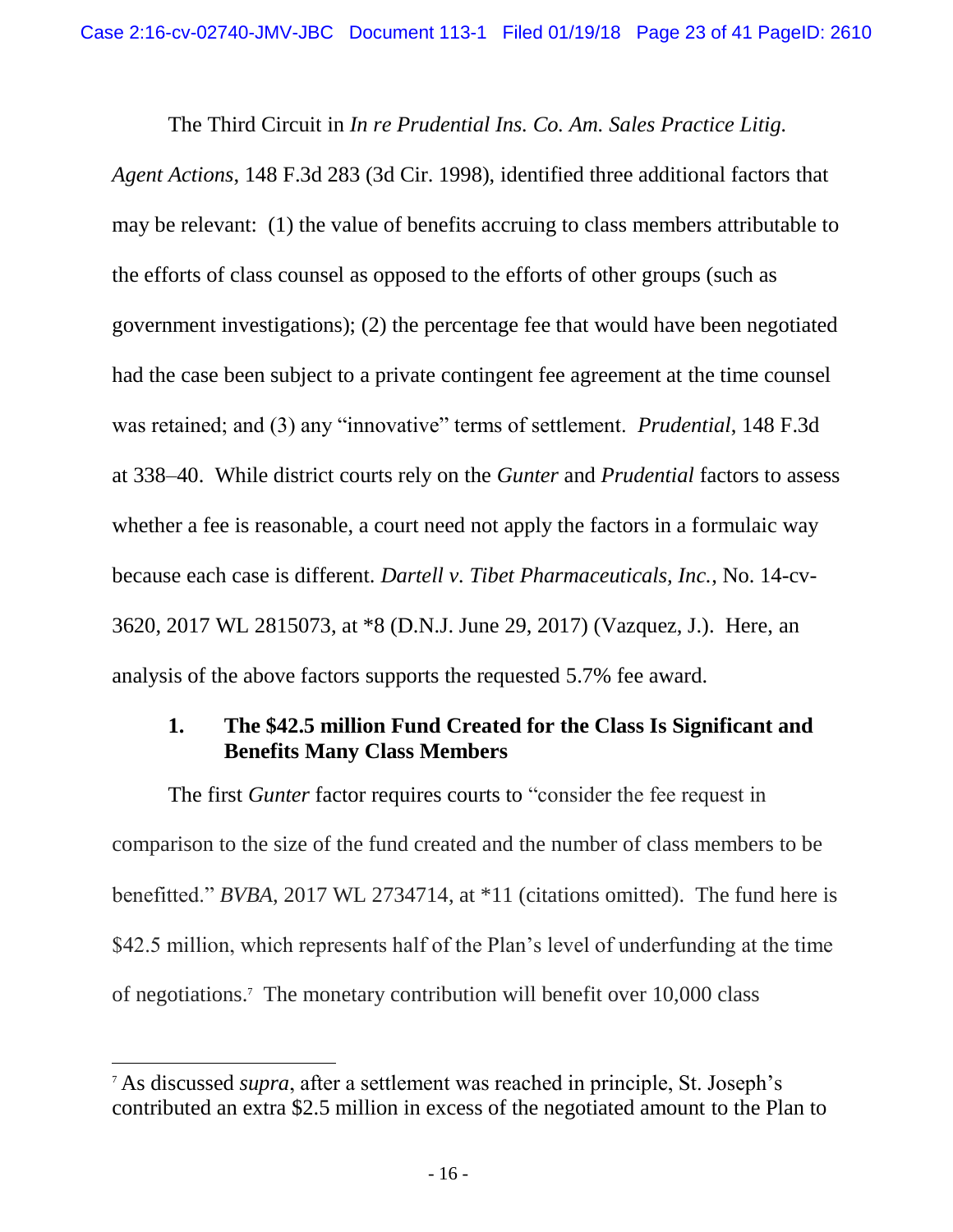members by increasing the security of their accrued pension benefits and reducing the current underfunding of the Plan by half. Joint Decl. ¶ 26. The settlement also includes equitable protections that benefit each class member outside of the fund. Joint Decl. ¶¶ 27–29. The fund is large and benefits a substantial number of class members by securing their retirement benefits—accordingly, this factor weighs in support of the requested award, which is just 5.7 % of the fund created for the Class and importantly does not reduce the \$42.5 million fund.

#### **2. No Class Members Have Objected to the Fee Request**

<span id="page-27-0"></span>Class Counsel notified over 10,000 class members of the terms of the settlement, including the total \$2.5 million award for attorney's fees, incentive awards, and expenses. Joint Decl. ¶¶ 31–34; Dahl Aff. ¶ 7. The notice also advised class members that they could object to the settlement, the attorneys' fees, reimbursement of expenses, or incentive awards, and instructed class members on the proper procedures for objecting. Joint Decl. ¶ 32. To date, not a single class member has objected to the requested award for fees, expenses, and incentive awards.<sup>8</sup> *Id.*  $\P$  36, 64, 70. This signals overall satisfaction and approval of the settlement and its terms, including the requested fee award, and weighs in favor of

 $\overline{a}$ 

fulfill their obligations under the Settlement Agreement, for a total contribution of \$45 million.

<sup>&</sup>lt;sup>8</sup> The objections deadline has not yet run, as Class members have until February 6, 2018 to file objections to the settlement or to the requested fee award.

Consequently, Class Counsel will update the analysis of this factor in the Reply in support of this motion in the event necessary.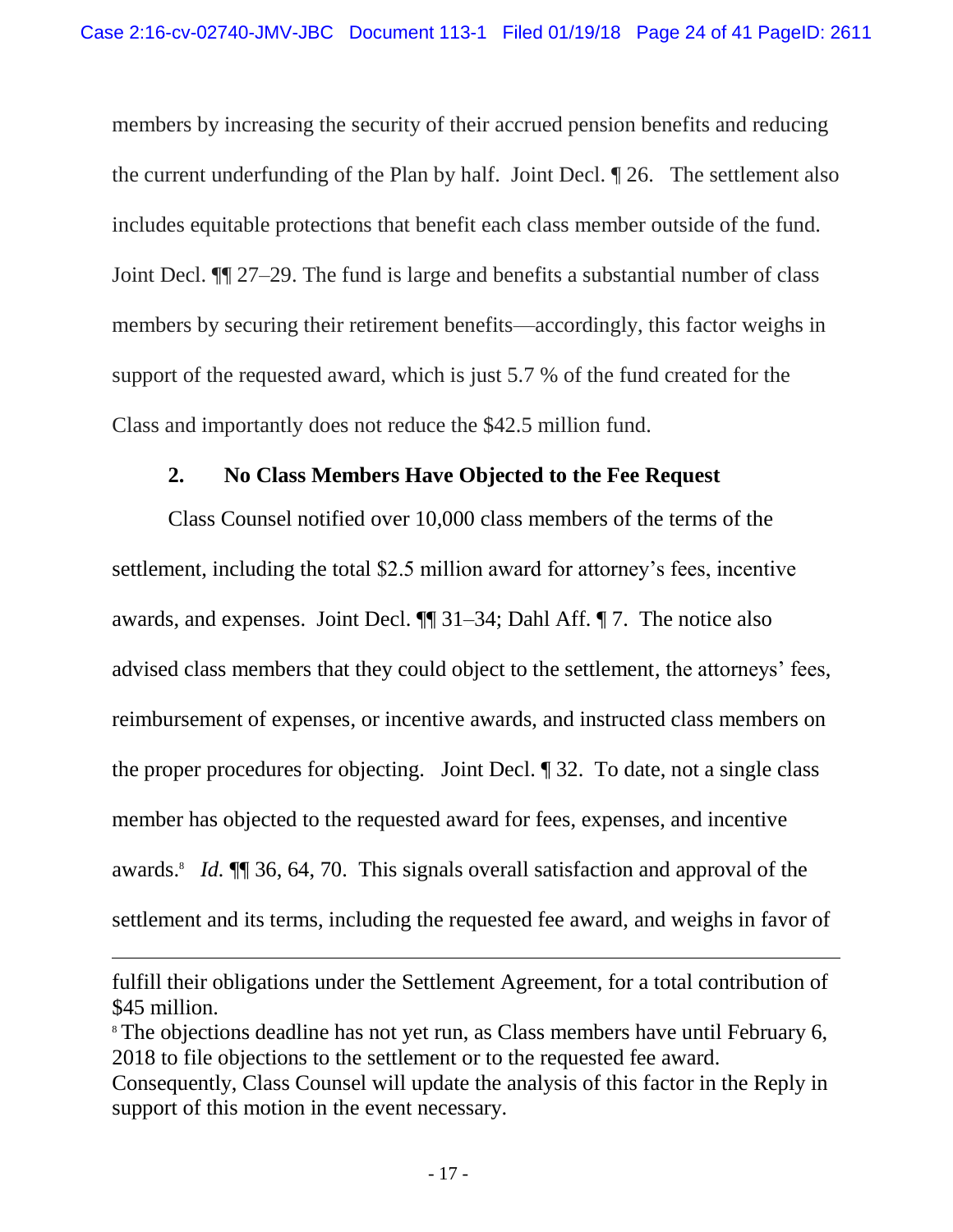approval of both the Settlement and the fee award. *See BVBA*, 2017 WL 2734714, at \*11 (finding that lack of objections to the fee request and only one opt-out weighed in favor of the requested fee).

### <span id="page-28-0"></span>**3. Class Counsel Litigated this Action in a Skilled and Efficient Manner**

Cohen Milstein and Keller Rohrback are among the leading ERISA plaintiffs' firms and possess unparalleled expertise in the specific types of ERISA claims brought in this lawsuit. Joint Decl.  $\P$  7–13; Exs. A & B to Joint Decl. (firm resumes of Cohen Milstein and Keller Rohrback). They achieved appellate victories in favor of participants in Church Plan cases in three circuit courts and represented participants in the Supreme Court. Joint Decl. ¶¶ 11–12. The Court noted Class Counsel's extensive experience and skill when appointing the firms as interim lead counsel, recognizing that Class Counsel's complaint "provided] ... comprehensive protection for plaintiffs and the class," that Class Counsel was "more experienced" than competitor firms, and that Class Counsel was "in the best position to move [the consolidated] actions forward." ECF No. 94 at 5–6. Class Counsel are at the forefront of cases involving the proper use of the Church Plan exemption, and they used their experience and skill to obtain an excellent result in this case.

Moreover, Class Counsel litigated this action efficiently. Class Counsel were able to negotiate a Settlement with protections similar to what the Class

- 18 -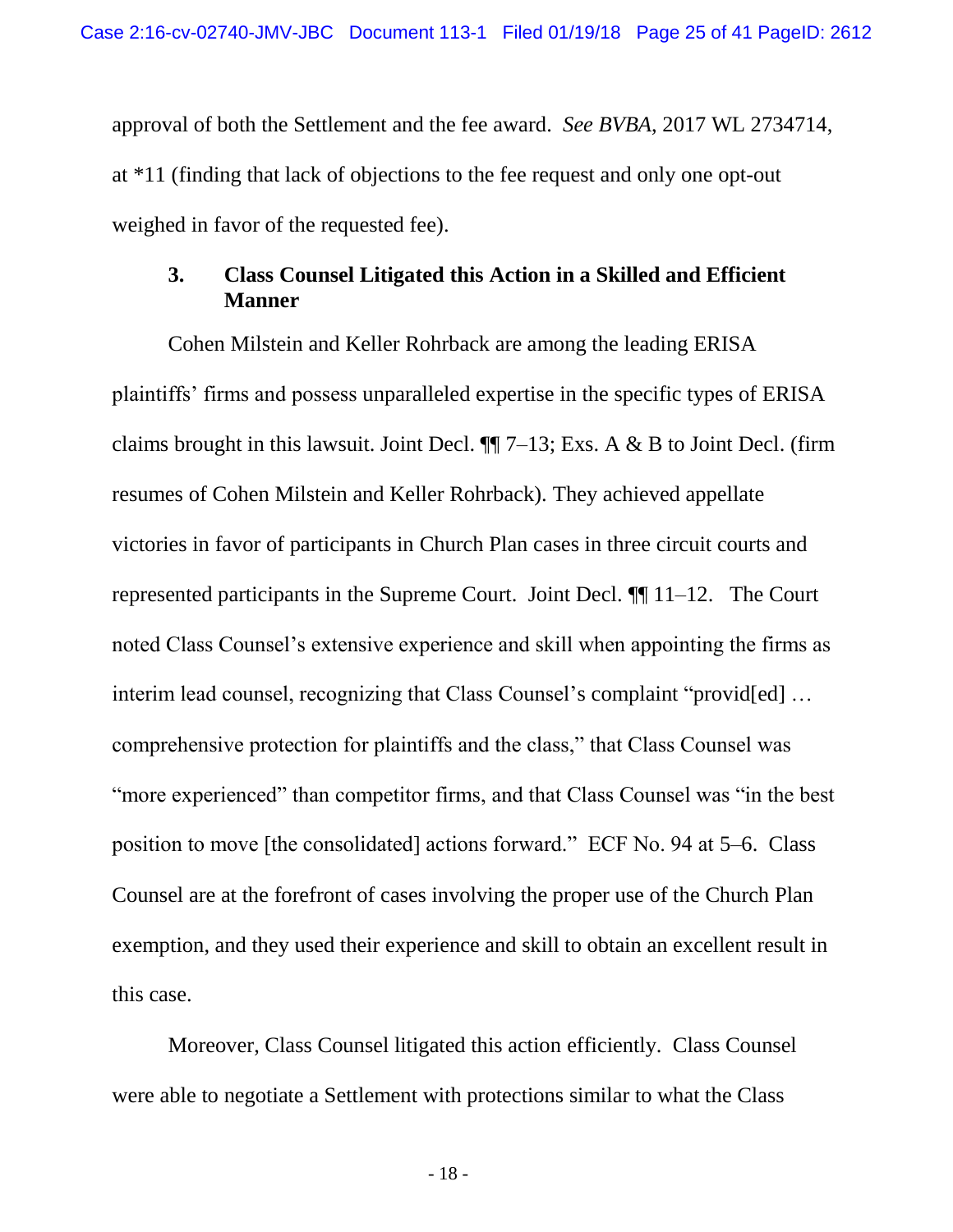would receive following a favorable judgment and a contribution to the Plan that cut the underfunding level in half. The Settlement was reached quickly, as the Settlement Agreement was executed slightly over a year after the case was filed. This swift resolution benefits the Class and demonstrates the skill and efficiency of Class Counsel; accordingly, this factor favors approval of the requested fee.

# <span id="page-29-0"></span>**4. The Complexity, Expense, and Likely Duration of the Case Weigh in Favor of the Requested Fee**

The interpretation and application of the Church Plan exemption is a rapidly developing area of ERISA jurisprudence. Class Counsel filed the first Church Plan cases in March 2013 and three of those cases reached the Supreme Court only four years later. Joint Decl. ¶¶ 11–12. The Supreme Court reversed the holdings of the Third, Seventh and Ninth Circuit Courts, holding that plan that is maintained by a so-called "principal-purpose" organization qualifies as a Church Plan, regardless of who established the Plan. *Id.* ¶ 12. The Supreme Court expressly did not address the plaintiffs' remaining arguments; those theories are currently being litigated in multiple district courts and in the Tenth Circuit Court of Appeals.<sup>9</sup>

<span id="page-29-1"></span>Because of the continuously developing law around the Church Plan

 $\overline{a}$ 

<sup>9</sup> The Tenth Circuit released its decision in *Medina v. Catholic Health Initiatives* on December 19, 2017, holding that CHI's Plan qualified as a Church Plan because it met the requirements of 29 U.S.C. § 1002(33)(C)(i). *Medina*, No. 16-1005 (10th Cir. Dec. 19, 2017). *Medina* is not binding on the Court in this case and was also released after preliminary approval was granted. Furthermore, Plaintiffs believe that the theory of liability addressed in *Medina* remains viable. Nevertheless, the outcome illustrates the litigation risk that this Settlement avoids.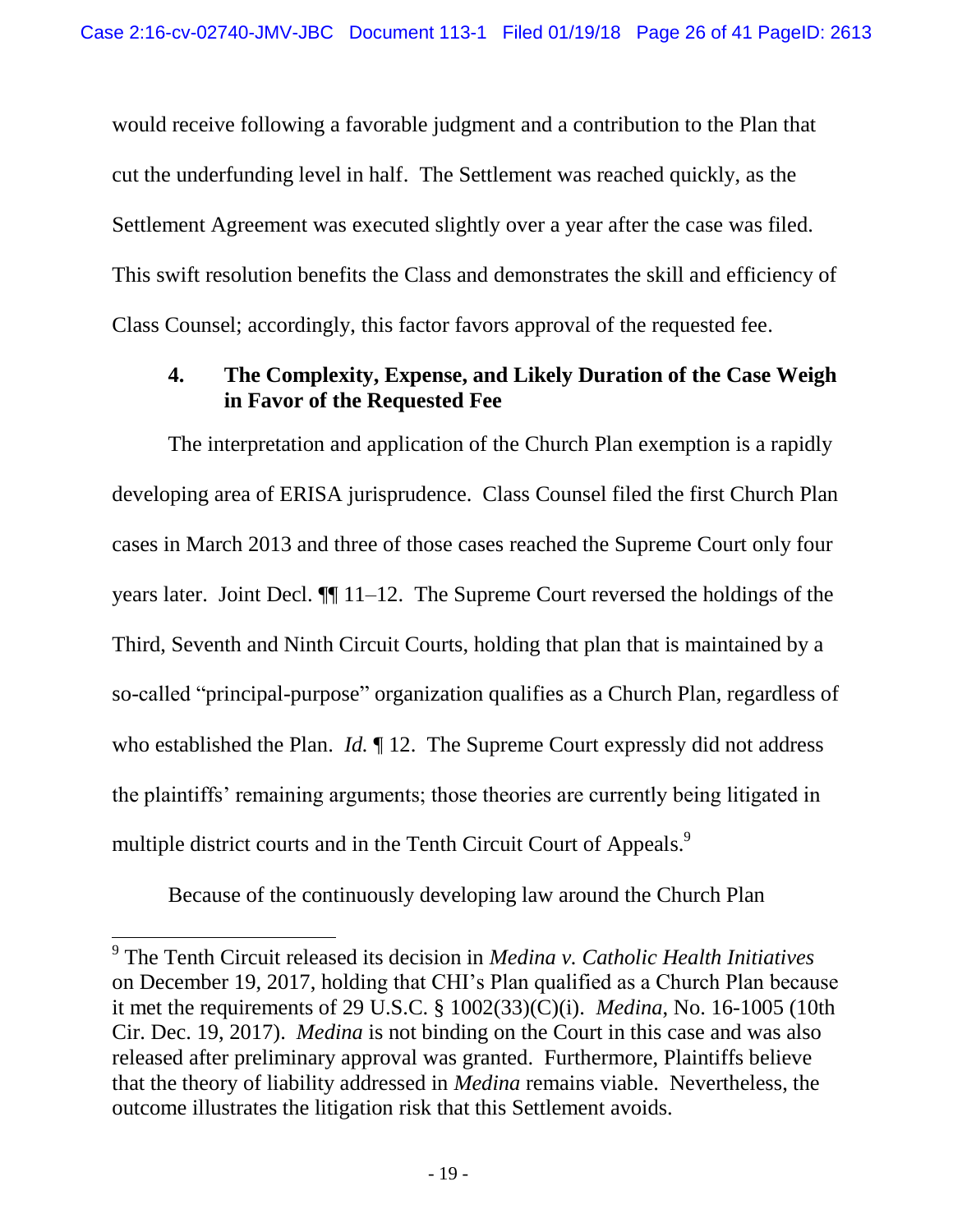exemption and the uncertainty that existed throughout litigation of this action, Class Counsel needed a high degree of skill, both to settle the matter and to be prepared to litigate the issues through trial and on appeal, if necessary. Class Counsel's experience handling the most prominent Church Plan cases and their complete immersion in this issue helped them successfully advance this case and obtain a beneficial result for the Class. The complex nature of this case warrants approval of the requested fee award.

Moreover, litigation would likely have been lengthy had this case not settled. While the Supreme Court ruled on the threshold interpretation of the exemption, Plaintiffs have remaining arguments as to why St. Joseph's is improperly claiming the Church Plan exemption that they would have advanced in this Court. Defendants have defended this case vigorously and would have likely done so if this case did not settle, which would result in increased expenses for both parties. Accordingly, the expected duration of litigation—which likely would have been lengthy— and expenses also weigh in favor of the requested fee award.

#### <span id="page-30-1"></span>**5. Class Counsel Risked Nonpayment**

<span id="page-30-0"></span>The contingent nature of this case strongly favors the requested fee. *See In re Schering-Plough Corp. Enhance Sec. Litig.*, No. CIV.A. 08-2177 DMC, 2013 WL 5505744, at \*28 (D.N.J. Oct. 1, 2013) (recognizing that class counsel's risk in litigating the case on a contingent basis favors award of attorneys' fees); *BVBA*,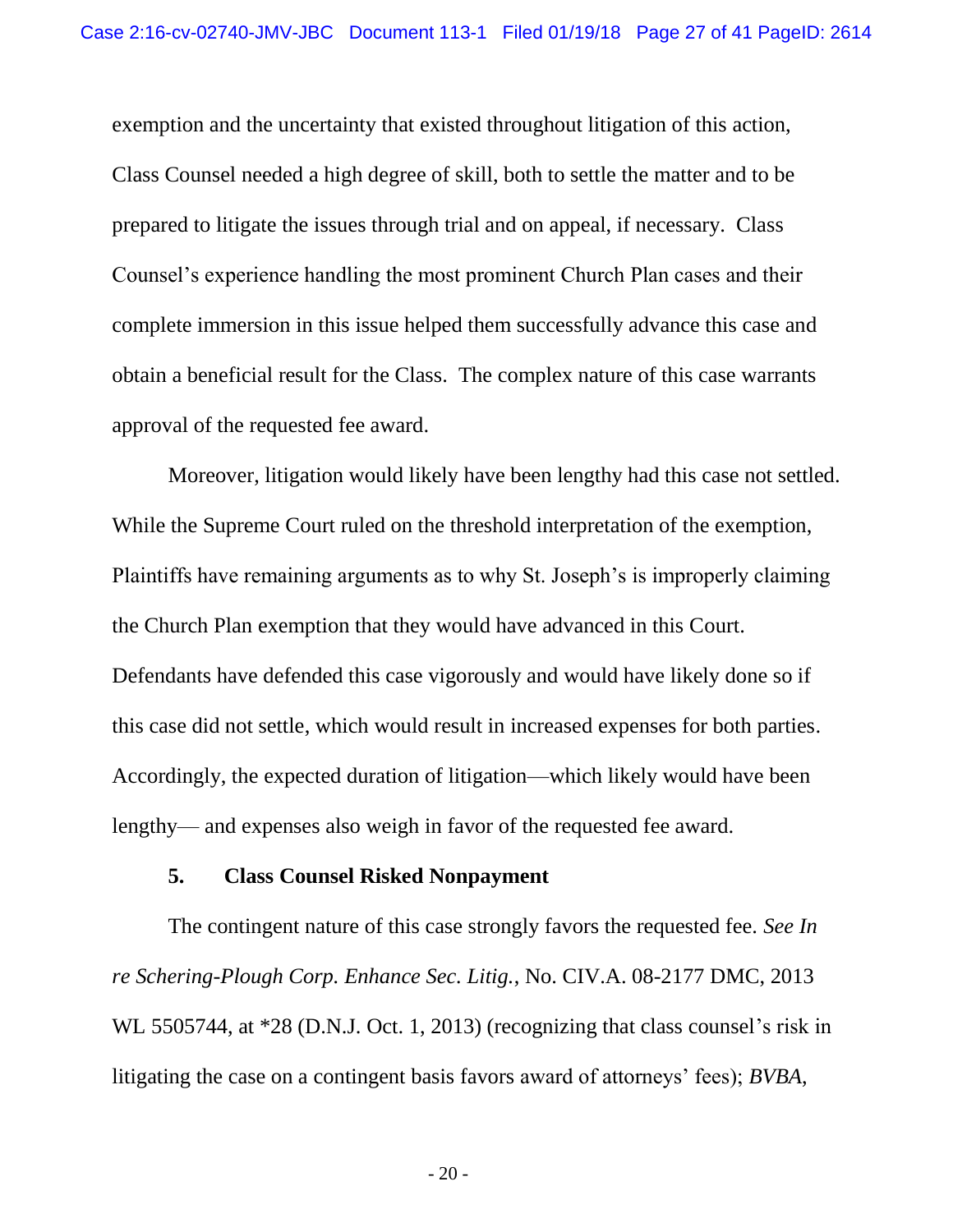2017 WL 2734714, at \*12 (same). Class Counsel initiated this case on a contingent basis and advanced their resources with no guarantee of repayment. As explained more fully in the accompanying Unopposed Motion for Final Approval of the Settlement, without this Settlement, Plaintiffs and the Class risked no recovery at all.

<span id="page-31-1"></span>During settlement negotiations, the Supreme Court decided an issue directly binding on this case in favor of Defendants, not Plaintiffs. *Advocate*, 137 S. Ct. 1652 (2017) (holding that a Church Plan need not be established by a church, provided it met the other requirements of the exemption). Plaintiffs have remaining arguments as to why St. Joseph's is not a Church Plan that were expressly not reached by the Supreme Court; however, the Supreme Court decision did negatively impact Plaintiffs' case. Joint Decl. ¶ 58. The ruling in *Advocate,*  which came down just 12 days after the parties reached agreement on the monetary terms of the settlement, would have affected Plaintiffs' ability to recover if not for the Settlement. Moreover, while the Tenth Circuit decision in *Medina* did not eliminate Plaintiffs' alternative theories of liability, it demonstrates the inherent risks for Plaintiffs in litigating those claims. Therefore, this factor weighs in favor of the requested fees.

## <span id="page-31-2"></span><span id="page-31-0"></span>**6. Class Counsel Dedicated Significant Time Towards Investigating and Litigating Plaintiffs' Claims**

The 2,091.25 hours Class Counsel and other Plaintiffs' counsel collectively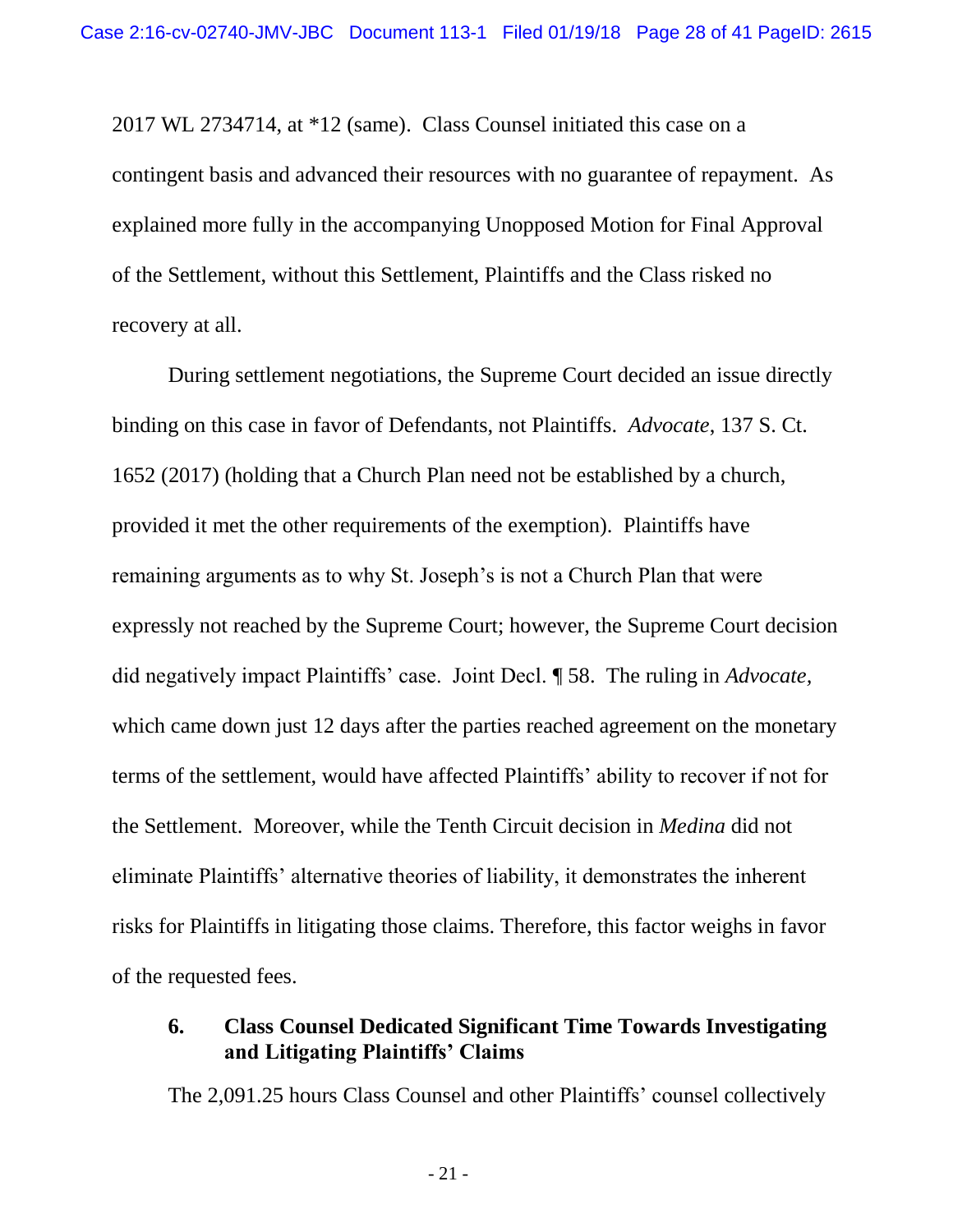<span id="page-32-0"></span>expended on these cases were reasonably spent, especially given the high-stakes, high-risk nature of this litigation and the excellent results obtained. Joint Decl.  $\P$ 43. Class Counsel: (1) learned of the widespread use of the Church Plan exemption by major hospital chains to avoid compliance with ERISA; (2) researched the law bearing on the Church Plan exemption and concluded large hospital systems were not entitled to the exemption; (3) investigated the non-profit hospital business as it bore on liability and defenses; (4) investigated the facts of this case, and drafted and filed the Complaint; (5) reviewed hundreds of pages of documents, including publicly available information about the plans and confidential production from Defendants; (6) conducted factual and legal research; (7) engaged in motion practice to consolidate the *Garbaccio* action with the *Barker*  action, appoint interim lead counsel, and appoint interim lead plaintiffs; (8) monitored developments in all the Church Plan cases to determine the impact on this case; (9) negotiated and crafted a comprehensive Settlement Agreement after arm's-length negotiations overseen by a third-party mediator; (10) successfully moved for preliminary approval of the Settlement; (11) drafted the Class Notice materials and posted them on a dedicated settlement website; and (12) responded to class member inquiries concerning the Class Notices, the Settlement, and this litigation. *See* Joint Decl. ¶ 39. Moreover, Class Counsel's work is not yet done. Class Counsel still need to complete the final approval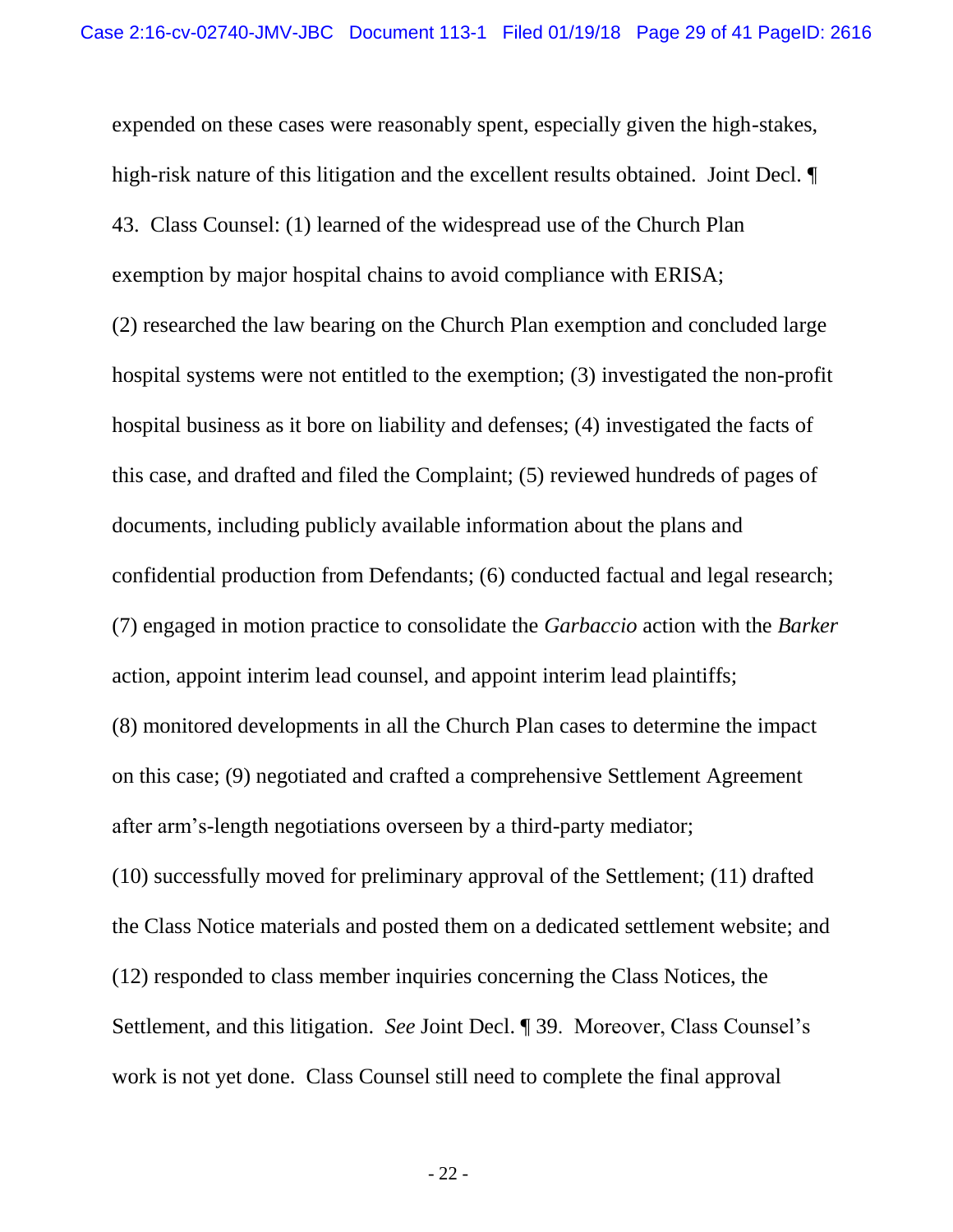process, assist class members with inquiries, respond to any potential objections, and handle any resulting appeal. *Id.* ¶ 40. Class Counsel and other Plaintiffs' counsel have spent significant time and effort to litigating Plaintiffs' claims, and the time spent favors the requested fee award.

#### <span id="page-33-0"></span>**7. The Requested Award Is On Par with Awards Granted in Similar Cases**

<span id="page-33-1"></span>Courts have approved fee requests in other Church Plan settlements similar to the award requested here. In *Hodges v. Bon Secours Health System, Inc.*, the court approved a fee award of \$3.5 million for expenses, attorneys' fees, and incentive payments, in addition to a monetary fund of \$98.3 million to the Class and similar ERISA-like protections for Class members as the Class in this case. *Bon Secours*, No. 1:16-cv-1079, ECF No. 117, Ex. E to Joint Decl., ¶¶ 9–10. In *Trinity*, the Court approved a fee award of \$7.885 million for expenses, attorneys' fees, and incentive payments. *Trinity*, No. 8:14-cv-2237, ECF No. 111. The total monetary consideration to the *Trinity* class was \$76.7 million and the class members received the same ERISA-like protections as the Class in this case. *See*  Ex. F to Joint Decl., ¶ 15. In *Griffith v. Providence Health & Servs.*, No. C14- 1720-JCC, ECF No. 69 (W.D. Wash. Mar. 21, 2017) ("*Providence*"), the Western District of Washington approved a \$6.5 million award to compensate Class Counsel for expenses, work performed, and an award for Named Plaintiffs. The Settlement consisted of \$351.9 million in monetary relief and similar equitable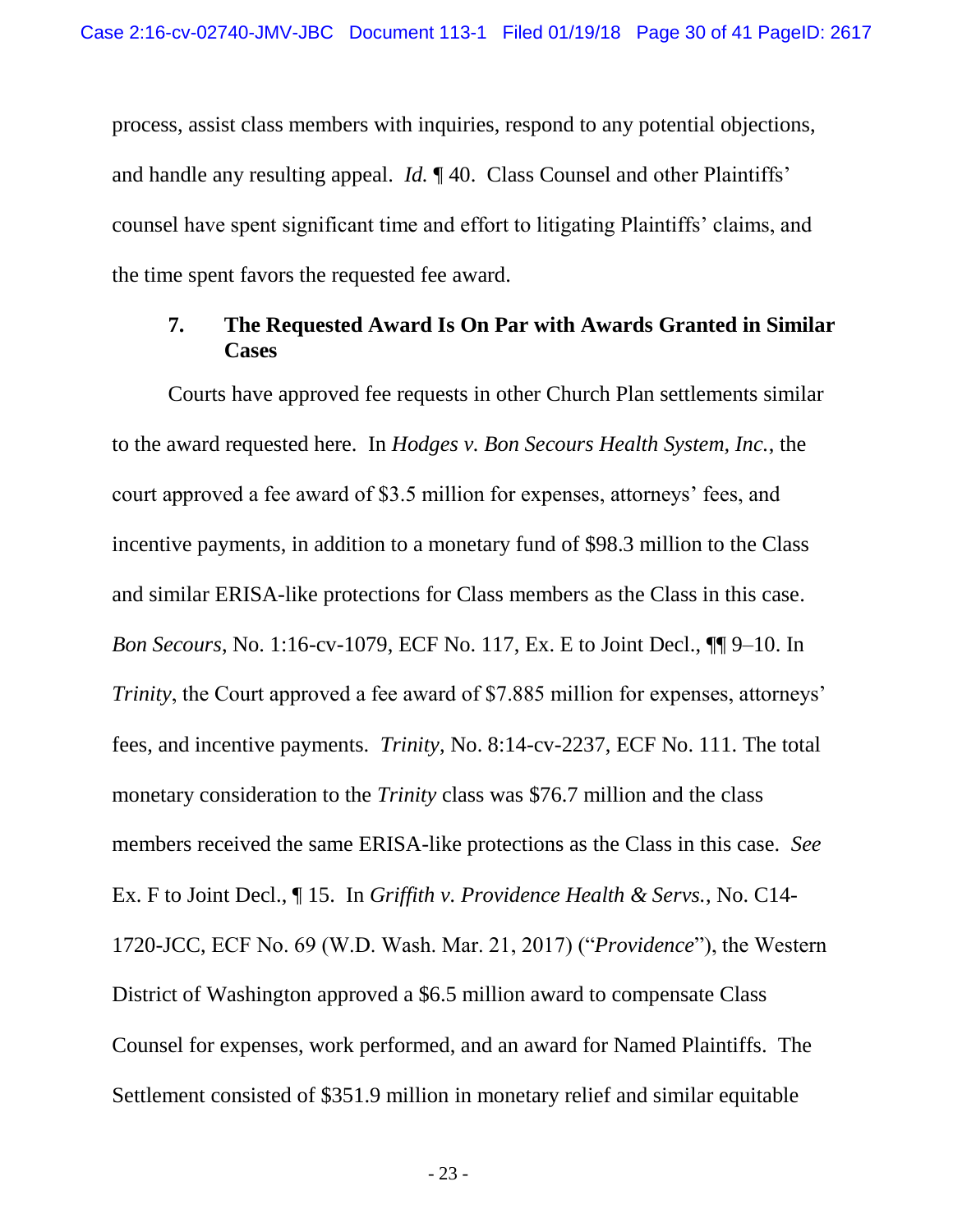<span id="page-34-2"></span>ERISA-like protections to the protections received in this case. *See* Ex. G to Joint Decl., ¶ 18. Finally, in *Overall v. Ascension Health*, No. 2:13-cv-11396, ECF No. 115 (E.D. Mich. September 17, 2015), the Eastern District of Michigan approved a \$8 million settlement and \$2 million in attorneys' fees, expenses and incentive awards. *See* Ex. H to Joint Decl., ¶ 8. The requested fee award in this case is on par with the fee awards approved in other Church Plan cases.

#### **8. The Class Recovery Is Solely Due to the Efforts of Class Counsel**

<span id="page-34-0"></span>The Settlement in this case is solely attributable to the efforts of Plaintiffs and Class Counsel. This factor is meant to ascertain whether the recovery is due to the work of Class Counsel or other groups, such as government agencies and their investigations. *BVBA*, 2017 WL 2734714, at \*12 (discussing the lack of government actions when the case was initiated). This is not a case where the government or any other group filed an action—Class Counsel (and competing firms) were the only groups pursuing a recovery for the Class members in this case. In fact, the government took a less participant protective position than Plaintiffs' position on the issue before the Supreme Court in *Advocate*.<sup>10</sup> Because the result achieved is attributable to Class Counsel's efforts, this *Prudential* factor

<span id="page-34-3"></span> $\overline{\phantom{a}}$ 

<span id="page-34-1"></span><sup>10</sup> The Solicitor General filed an amicus brief in *Advocate* arguing that the Church Plan exemption did not require a Church Plan to be established by a church, but expressly did not take a position on whether the Plan met all of the other statutory requirements. *See* Br. for the United States as Amicus Curiae Supporting Pet'rs, *Advocate Health Care Network v. Stapleton*, Nos. 16-74, 16-86, 16-258 (U.S. Jan. 24, 2017).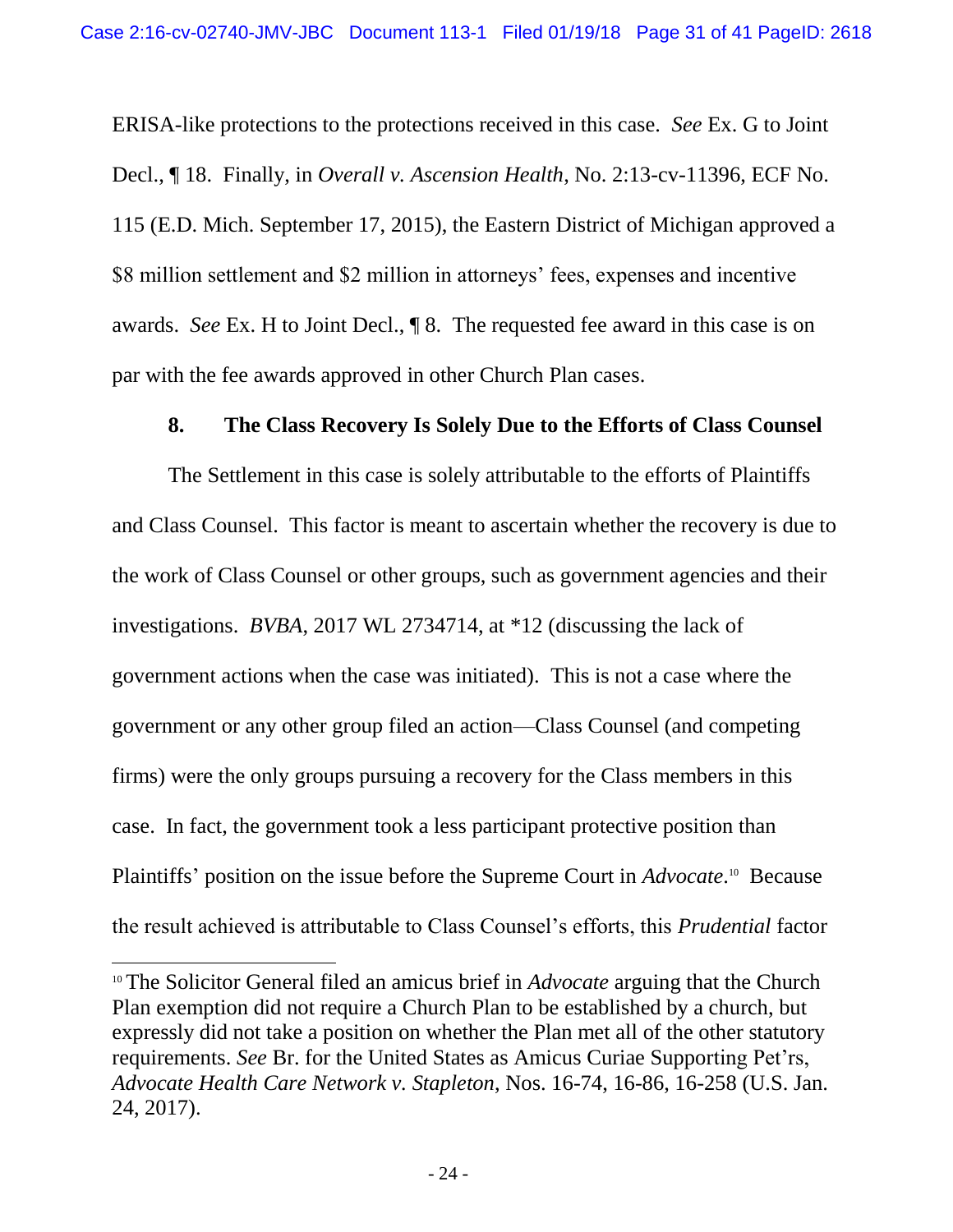<span id="page-35-0"></span>favors the requested fee award.

### <span id="page-35-2"></span>**9. The Requested Fee Percentage Is Similar to a Privately Negotiated Contingency Fee**

Fee awards in class action lawsuits should be governed by "what the market pays in similar cases." *In re RJR Nabisco, Inc. Sec. Litig.*, No. 818 (MBM), 1992 WL 210138, at \*7 (S.D.N.Y. Aug. 24, 1992). The requested fee is only 5.7% of the total fund, which is much less than typical private (i.e., non-class) contingent fee arrangements. *See BVBA*, 2017 WL 2734714, at \*13 ("A one-third fee is consistent with fee awards in non-class cases."); *Yedlowski*, 2016 WL 6661336, at \*23 (stating that the customary contingency fee in non-class cases is generally between 30 and 40 percent). The requested fee is much less here, and thus this factor supports the requested award.

# <span id="page-35-3"></span><span id="page-35-1"></span>**10. The Settlement Contains "Innovative" Protections Developed by Class Counsel**

The Settlement Agreement contains protections that mimic the protections that participants would receive in an ERISA-governed Plan. For example, the Settlement contains a provision that guarantees payment of accrued benefits for seven years, which mimics the insurance requirement in ERISA plans. Settlement Agreement § 8.1. The Settlement Agreement also requires that Defendants provide the Class with information about their benefits through pension benefit statements, and summary plan descriptions, which mimics the ERISA reporting and disclosure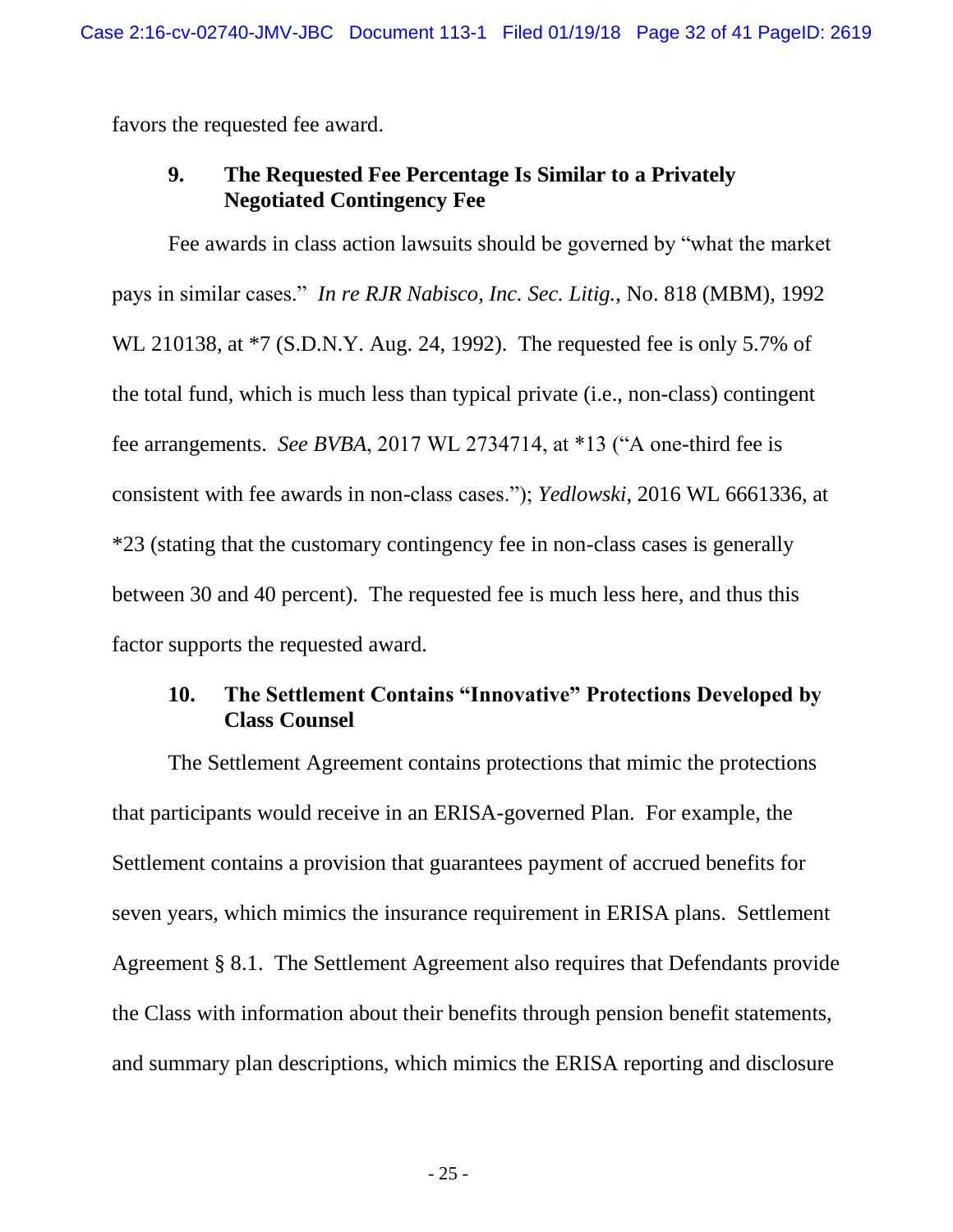provisions. Settlement Agreement §§ 8.5.1–8.5.4. Class Counsel developed these protections for participants in Church Plans to provide the retirement security that they would have if their pension plan were governed by ERISA. Class Counsel's negotiation of these unique protections supports the requested fee award.

#### <span id="page-36-0"></span>**B. The Fee Award Is Reasonable Under the Lodestar Method.**

<span id="page-36-1"></span>In the Third Circuit, district courts use the lodestar method to cross-check a negotiated fee amount. The purpose of the cross-check is to "ensure[] that the proposed fee award does not result in counsel being paid a rate vastly in excess of what any lawyer could reasonably charge per hour, thus avoiding a 'windfall' to lead counsel." *BVBA*, 2017 WL 2734714, at \*13 (quoting *In re Cendant Corp. Litig.*, 264 F.3d 201,285 (3d Cir. 1992)). The cross-check consists of dividing the proposed fee award by the lodestar expended by attorneys prosecuting the case, producing a multiplier. *Id.* Acceptable multipliers in the Third Circuit range between 1.0 and 4.0. *Id.* (citing *Yedlowski*, 2016 WL 6661336, at \*19).

<span id="page-36-2"></span>The lodestar cross-check confirms the reasonableness of Plaintiffs' fee request. Class Counsel and other Plaintiffs' counsel expended a total of 2,091.25 hours developing and prosecuting the consolidated cases. Joint Decl. ¶¶ 39–41, Exs. C & D to Joint Decl. (summary of Cohen Milstein and Keller Rohrback attorney hours); Declaration of Mark Gyandoh ¶ 4 ("Gyandoh Decl.") (summary of Kessler Topaz attorney hours); Declaration of Mark Kindall ¶ 4 ("Kindall Decl.")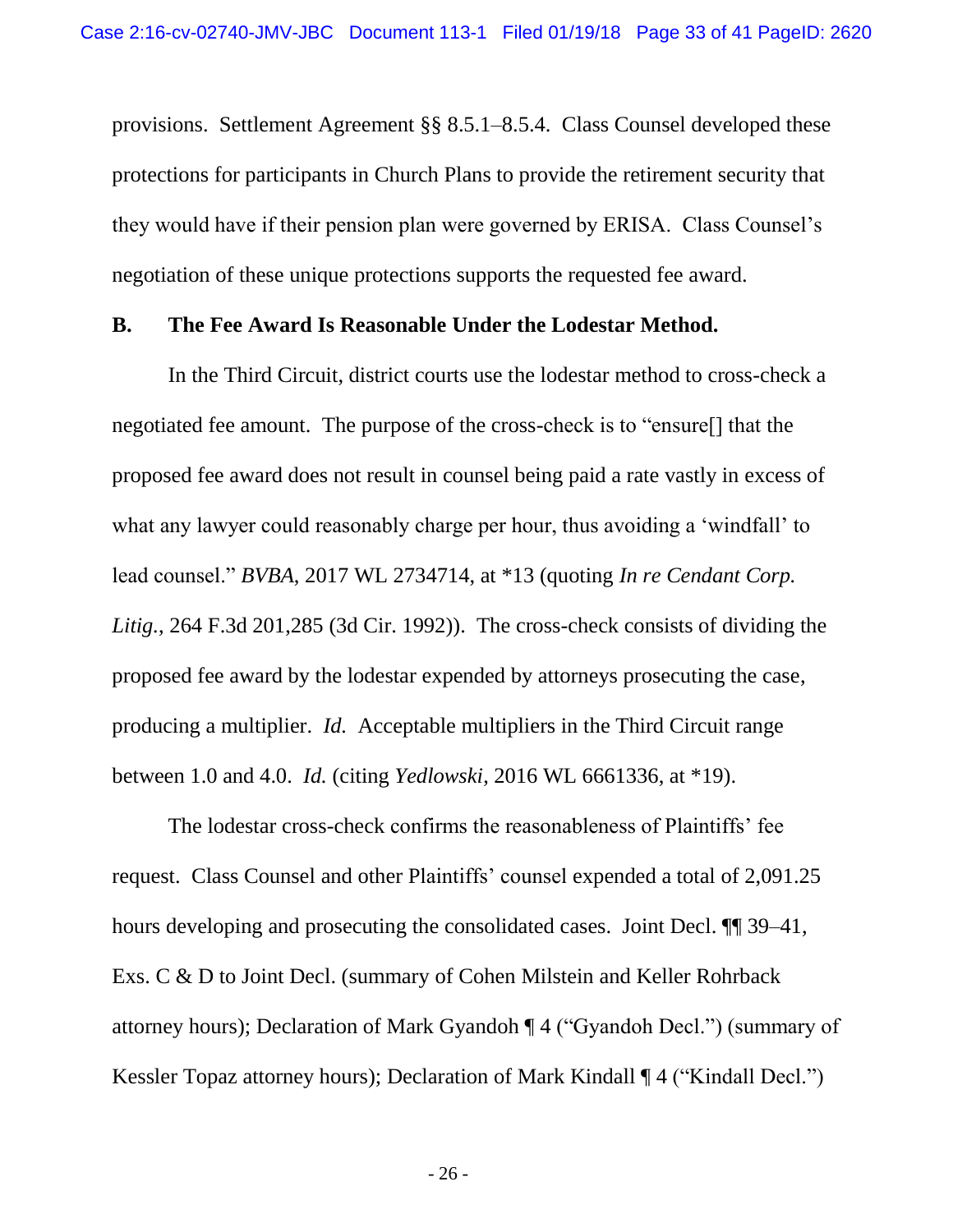(summary of Izard Kindall attorney hours).<sup>11</sup> The 2,091.25 hours spent includes time developing the legal theories and arguments, researching publically available information about the hospital and its pension plan, drafting the complaints, corresponding with clients, engaging in motion practice regarding consolidation of the two actions and appointment of interim lead counsel and plaintiff, and negotiating with Defendants to reach a Settlement beneficial to the Class. Class Counsel also spent many hours preparing papers in connection with the Settlement, including the Settlement Agreement, the Class Notice, and the motion and accompanying papers in support of preliminary and final approval. Class Counsel has also answered 56 inquiries from Class members regarding the Settlement.

The hourly rates charged by the attorneys and other professionals for this work range from \$250 to \$995, which is reasonable and comparable to the rates of other class action attorneys. *See* Joint Decl. ¶¶ 44, 49–56, Exs. C & D to Joint Decl.; Gyandoh Decl. ¶ 4; Kindall Decl. ¶ 4. These rates are "prevailing market rates," for similar services by lawyers of "reasonably comparable skill, experience and reputation." *Blum v. Stenson*, 465 U.S. 886, 895 & n.11 (1984). The reasonableness of these rates is evidenced by cases in this District approving

<span id="page-37-0"></span> $\overline{\phantom{a}}$ 

<span id="page-37-1"></span> $11$  The firms have submitted summaries of time based on the Third Circuit's instruction that a lodestar cross-check does not "entail mathematical precision nor bean-counting," and that district courts may rely on summaries of time and fees instead of detailed billing records. *Rite Aid*, 396 F.3d at 306–07 (footnote omitted).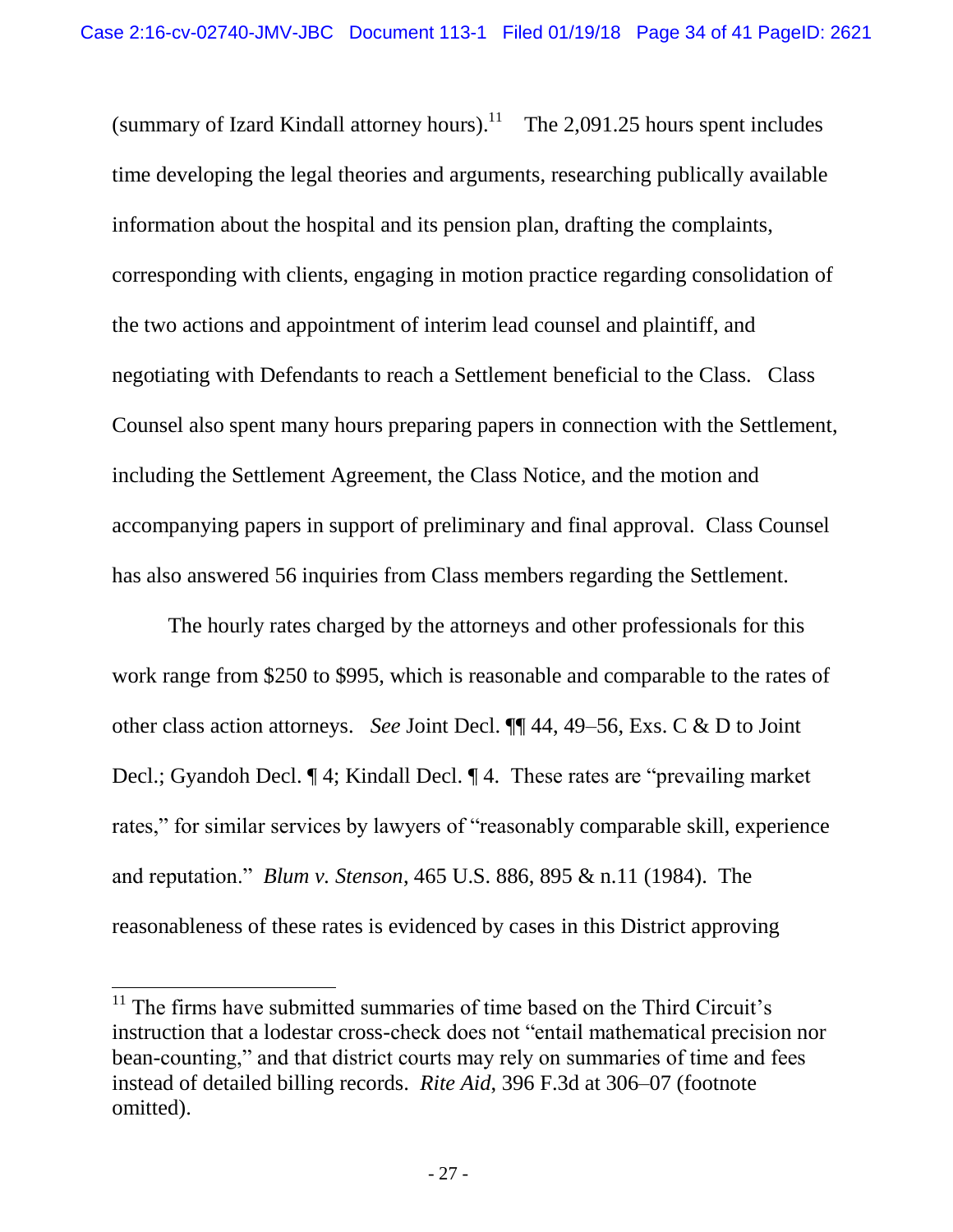<span id="page-38-3"></span><span id="page-38-2"></span>similar rates. *See, e.g.*, *BVBA*, 2017 WL 2734714, at \*13 (approving a blended rate of \$644); *Yedloski* 2016 WL 6661336, at \*18 (approving a blended rate of \$610); *In re Schering-Plough Corp*., 2013 WL 12174570, at \*28 & n.27 (D.N.J. 2013) (approving a top billing rate of \$975). Furthermore, the reasonableness of these hourly rates is apparent by other courts' approval of these rates for Class Counsel in Church Plan cases.<sup>12</sup> Accordingly, the same rates are reasonable here.

At these hourly rates, the work performed by Class Counsel and the other firms amounts to a total lodestar of \$1,169,336.05. Joint Decl. ¶ 44. Plaintiffs' requested fee of \$2,425,863.95 (the total request of \$2.5 million less expenses and incentive awards for Named Plaintiffs) amounts to a modest 2.07 multiplier on the total lodestar of \$1,169,336.05, which is well within the range of multipliers approved in the Third Circuit. Joint Decl. ¶ 45; *Yedlowski*, 2016 WL 6661336, at

 $\overline{\phantom{a}}$ 

<span id="page-38-1"></span><span id="page-38-0"></span><sup>12</sup> *See Hodges v. Bon Secours Health System, Inc.* ("*Bon Secours*"), Pls.' Mem. in Supp. of Mot. for Att'y Fees and Expenses, and Incentive Awards to Named Pls., No. 1:16-cv-1079, ECF No. 113-1 (D. Md. Oct. 13, 2017); Ex. E to Joint Decl. (*Bon Secours* Order Finally Approving Class Settlement ¶ 9 (approving attorneys' fees at identical rates as sought here); *Lann v. Trinity Health Corp.* ("*Trinity*"), Pls.' Mem. in Supp. of Mot. for Att'y Fees and Expenses, and Incentive Fees to Named Pls., No. 8:14-cv-2237, ECF No. 103-1 (D. Md. May 31, 2017); Ex. F to Joint Decl. (*Trinity* Order Finally Approving Class Settlement ¶ 10 (approving attorneys' fees at identical rates as sought here)); *Griffth v. Providence Health & Servs.* ("*Providence*"), Pls.' Mot. for Att'y Fees and Expenses, and Incentive Fees to Named Pls., No. 14-01720, ECF No. 57 (W.D. Wash. Feb. 3, 2017); Ex. G to Joint Decl. (*Providence* Order Finally Approving Class Settlement ¶ 10 (approving attorneys' fees at identical rates as sought here)); *see also Overall v. Ascension Health*, Pl.'s Mot. for Awards of Att'ys' Fees, Expenses & Incentive Fee, No. 13-11396, ECF No. 97 (E.D. Mich. Aug. 17, 2015); Ex. H to Joint Decl. (Order and Final Judgment ¶ 8 (approving fees at similar rates)).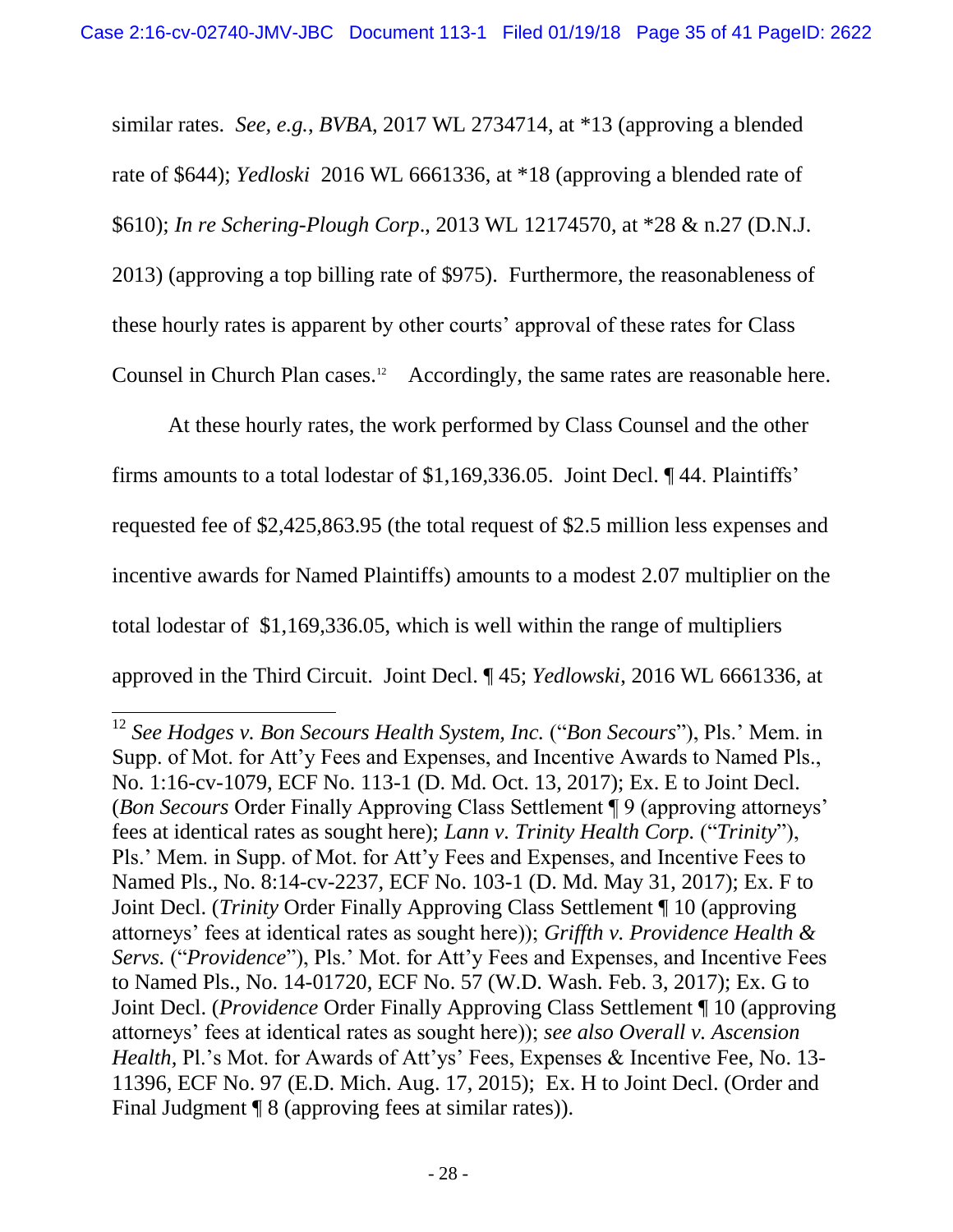\*16 (stating that multipliers between one and four are reasonable). As such, here, the lodestar cross-check analysis produces a multiplier of 2.07, which is acknowledged as reasonable within the Third Circuit. Accordingly, the attorneys' fees award should be approved.

#### <span id="page-39-2"></span><span id="page-39-0"></span>**V. THE COURT SHOULD AWARD THE REQUESTED EXPENSES**

<span id="page-39-3"></span>This Court may award reasonable expenses authorized by the parties' agreement. Fed. R. Civ. P. 23(h); *BVBA*, 2017 WL 2734714, at \*13 (citing *In re Cendant Corp.*, 232 F. Supp. 2d 327, 343 (D.N.J. 2002) and awarding requested reasonable expenses). Trial courts may determine what is reasonable based on an objective standard of reasonableness, *i.e.*, the prevailing market value of services rendered. *Blum*, 465 U.S. at 895.

<span id="page-39-1"></span>The expenses incurred prosecuting this complex class action to date total \$34,136.05. These expenses include filing fees; travel expenses, court appearances and mediation; copying, delivery and telecommunications charges; computer legal research charges; mediator's charges; settlement administration costs, and similar litigation expenses. Joint Decl. ¶ 66, Exs. C & D to Joint Decl.; Gyandoh Decl. ¶ 5; Kindall Decl. ¶ 5. Class Counsel and additional plaintiffs' counsel all maintain appropriate back-up documentation for each expense. Joint Decl. ¶ 66. Because these types of expenses are routinely billed by attorneys to paying clients, and are calculated based on the actual expenses of these services in the markets in which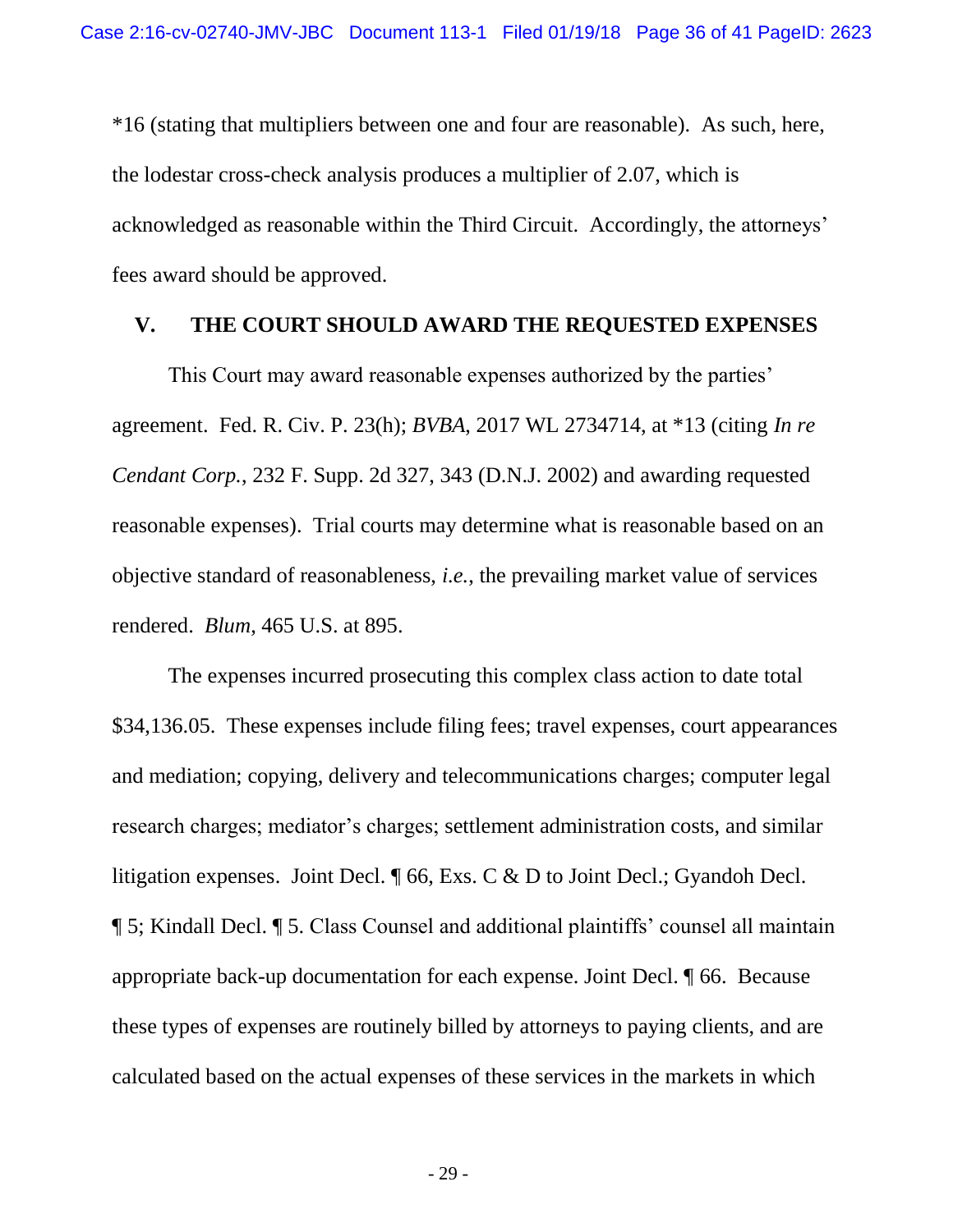they have been provided, they should be approved. *See BVBA*, 2017 WL 2734714, at \*13 (approving reimbursement of \$67,552.15 for litigation expenses involving expert fees, private investigation, mediation, legal research, press releases, translation, and miscellaneous fees).

#### <span id="page-40-0"></span>**VI. THE COURT SHOULD AWARD THE REQUESTED INCENTIVE AWARDS**

Class Counsel respectfully requests approval of a \$10,000 award to each of the four Named Plaintiffs in the two actions which were consolidated here. These awards do not reduce the benefits to the Class in any way and will be paid solely out of the allocation of \$2.5 million for attorneys' fees, expenses and incentive awards. Settlement Agreement §§ 7.1.3–7.1.4.

<span id="page-40-3"></span>Incentive awards are appropriate to "encourage<sup>[]</sup> class representatives, by appropriate means, to create common funds and to enforce laws[.]" *BVBA*, 2017 WL 2734714, at \*14 (quoting *In re Schering-Plough Corp.*, 2013 WL 5505744, at \*56). "[C]ourts routinely approve incentive awards to compensate named plaintiffs for the services they provided and the risks they incurred during the course of the class action litigation." *In re Remeron Direct Purchaser Antitrust Litig.*, No. Civ. 03-0085 FSH, 2005 WL 3008808, at \*18 (D.N.J. 2005) (citing *In re Lorazepam & Clorazepate Antitrust Litig.*, 205 F.R.D. 369, 400 (D.D.C. 2002)).

<span id="page-40-2"></span><span id="page-40-1"></span>Here, each of the Named Plaintiffs made substantial contributions to the litigation, including: collecting and producing documents; maintaining regular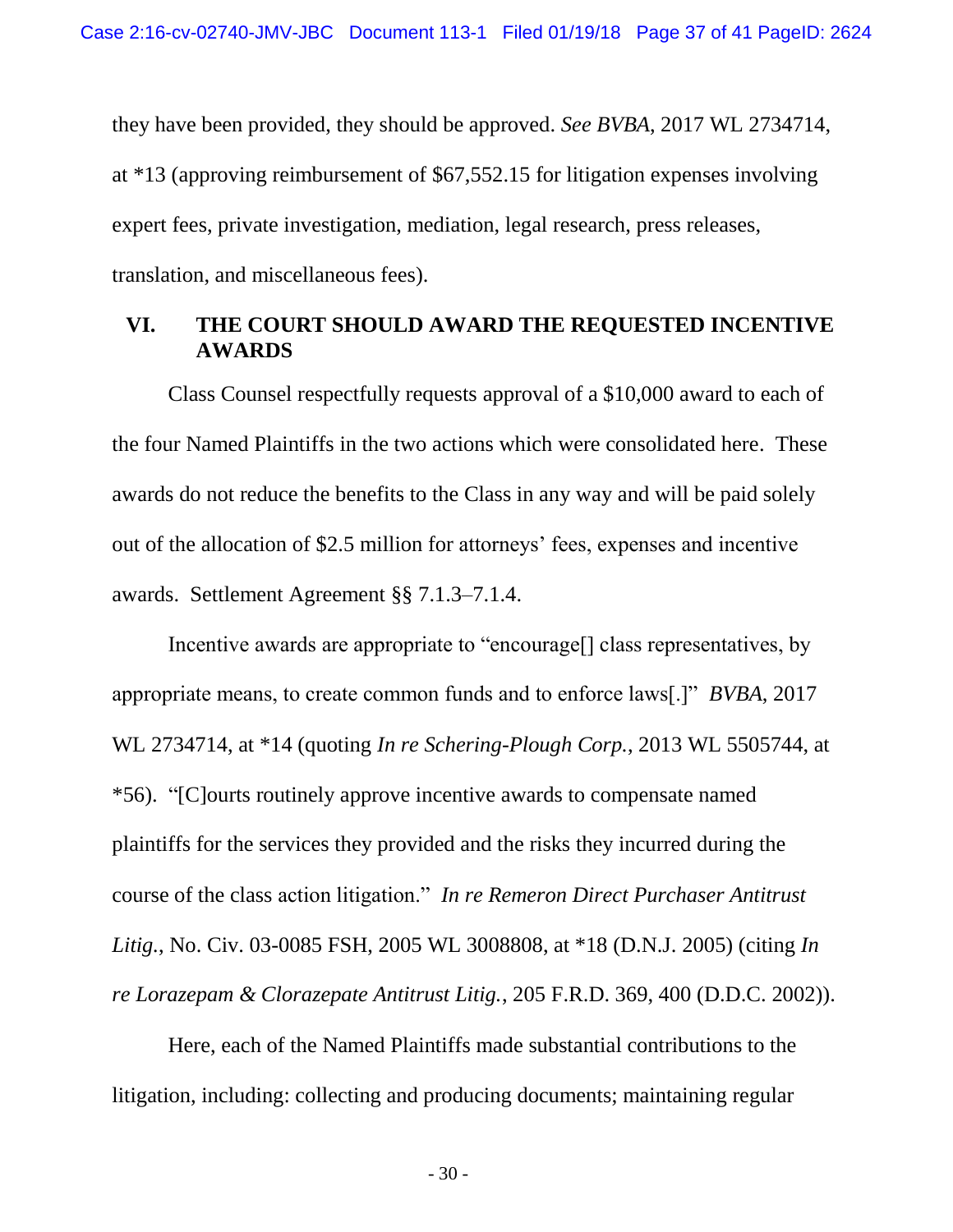<span id="page-41-1"></span><span id="page-41-0"></span>contact with Class Counsel and additional plaintiffs' counsel; reviewing and approving the Complaints in both actions; staying abreast of the pleadings and motions; and involving themselves in the mediation and settlement of this litigation. Joint Decl. ¶ 69. The requested \$10,000 incentive award to each Named Plaintiff is consistent with awards approved by other courts in the Third Circuit. *See, e.g.*, *In re Remeron*, 2005 WL 3008808, at \*18 (granting a total \$60,000 incentive award for two named plaintiffs for their time and expense litigating the action); *Dewey v. Volkswagen of America*, 909 F. Supp. 2d 373 (D.N.J. 2012) (approving incentive award of \$10,000 to class representatives). Moreover, courts have approved similar incentive awards in Church Plan cases litigated by Class Counsel. *Trinity*, No. 8:14-cv-2237, ECF No. 111 ¶ 11 (order finally approving the settlement and approving a \$10,000 incentive award to each Named Plaintiff); *Bon Secours*, No. 1:16-cv-1079, ECF No. 117 ¶ 10 (order finally approving the settlement and approving a \$10,000 incentive award to each Named Plaintiff).

Not only did the Named Plaintiffs invest considerable amounts of their time into this case, but they uniquely shouldered the responsibility of this litigation on behalf of all Class members. By stepping forward to represent this Class, each Named Plaintiff greatly benefitted the members of the Settlement Class; thus, the requested awards to Named Plaintiffs are appropriate.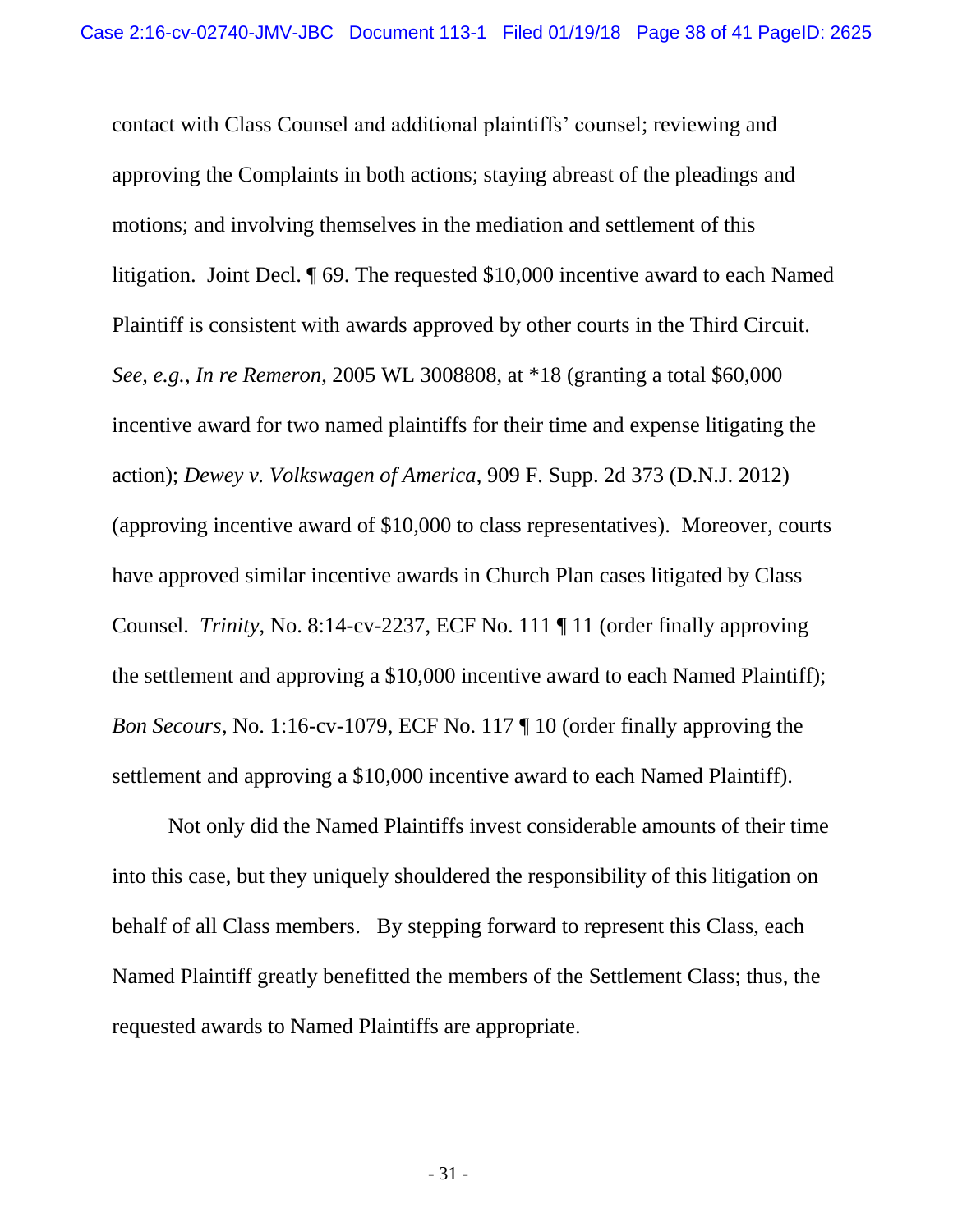#### **VII. CONCLUSION**

<span id="page-42-0"></span>For the foregoing reasons, Class Counsel respectfully request that the Court grant Plaintiffs' motion for an award of attorneys' fees, reimbursement of expenses, and incentive awards for the Named Plaintiffs. A proposed order granting the relief sought herein is attached as Exhibit 2 to the Final Approval Motion.

Dated: January 19, 2018 Respectfully submitted,

*/s/ Scott M. Lempert*

Scott M. Lempert, NJBN 035281995 Karen L. Handorf, *admitted pro hac vice* Michelle C. Yau, *admitted pro hac vice* Mary J. Bortscheller, *admitted pro hac vice* **COHEN MILSTEIN SELLERS & TOLL PLLC** 1100 New York Avenue, N.W., Suite 500 Washington, DC 20005 Tel.: (202) 408-4600 Fax: (202) 408-4699 Email: slempert@cohenmilstein.com khandorf@cohenmilstein.com myau@cohenmilstein.com mbortscheller@cohenmilstein.com

Laura R. Gerber, *admitted pro hac vice* Lynn Lincoln Sarko, *admitted pro hac vice* Havila C. Unrein, *admitted pro hac vice*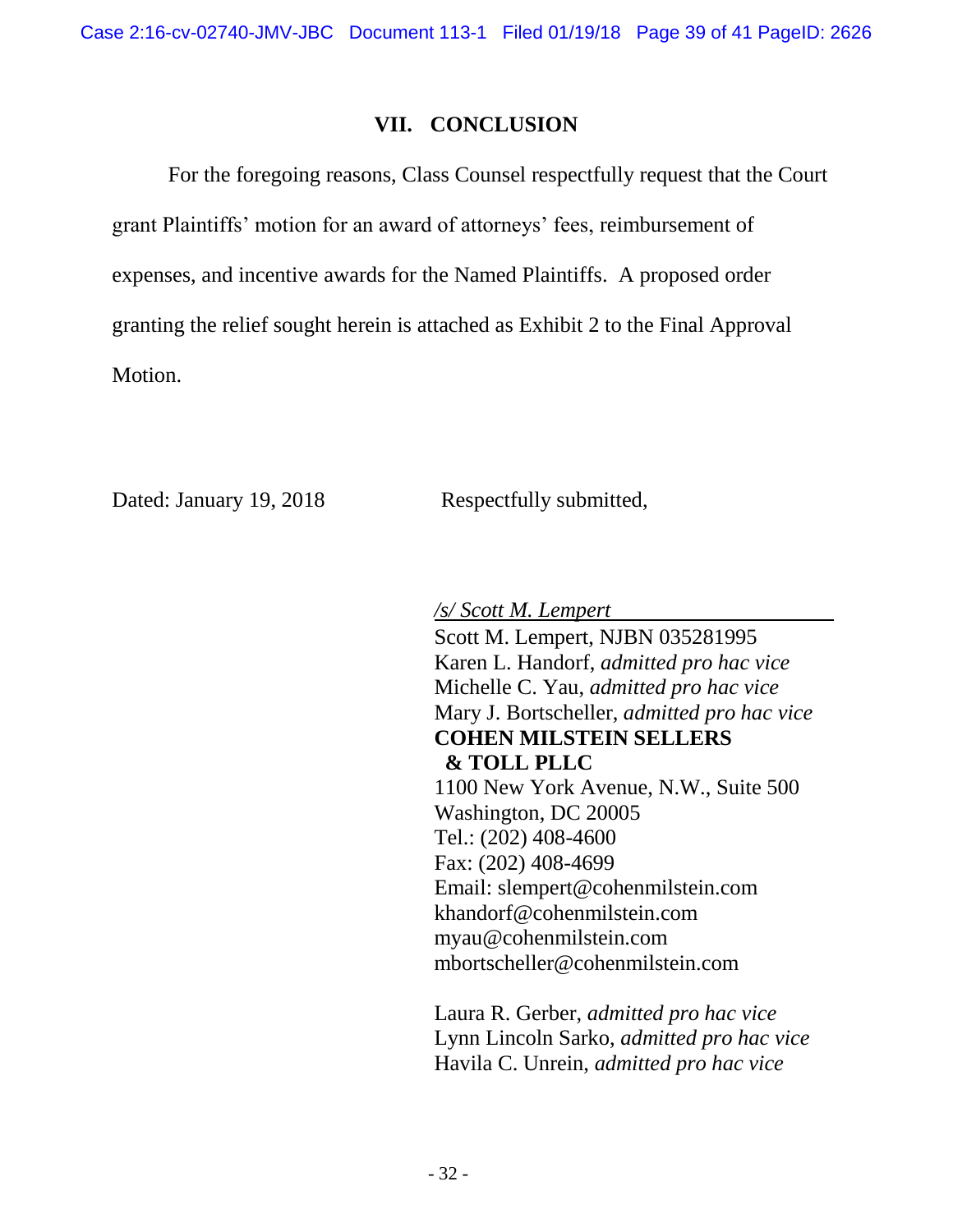### **KELLER ROHRBACK L.L.P.**

1201 Third Avenue, Suite 3200 Seattle, WA 98101-3052 Tel.: (206) 623-1900 Fax: (206) 623-3384 Email: lgerber@kellerrohrback.com lsarko@kellerrohrback.com hunrein@kellerrohrback.com

Ron Kilgard, *admitted pro hac vice* **KELLER ROHRBACK L.L.P.** 3101 North Central Avenue, Suite 1400 Phoenix, AZ 85012 Tel.: (602) 248-0088 Fax: (602) 248-2822 Email: rkilgard@kellerrohrback.com

# *Counsel for Plaintiff Garbaccio*